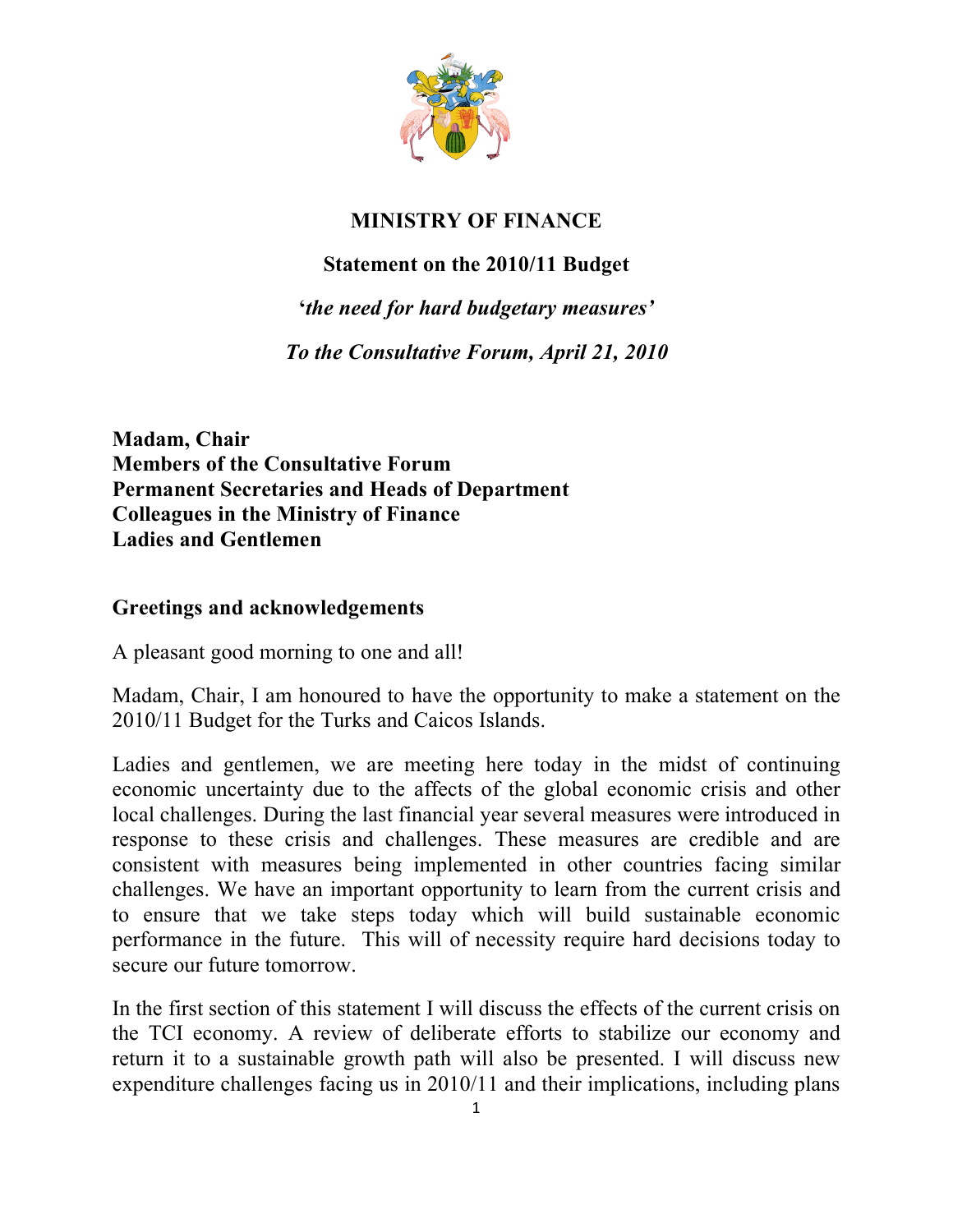to limit the size of deficit. The third section contains summary information on the 2010/11 Budget parameters, presents information on our fiscal objectives for the year and other planned reforms.

Before proceeding, I would like to acknowledge the generosity of Her Majesty's Government in providing a grant of \$7.5 million to assist us in our rebuilding exercise following Hurricane Ike. The assistance of other development partners such as the European Commission, Caribbean Regional Technical Assistance Center, Caribbean Development Bank and United Nations Development Programs is also noted.

I am profoundly indebted to my staff in the Ministry of Finance and also our advisers. I would like to acknowledge and thank them for their assistance during a very challenging year and during preparation of the new budget.

The support and cooperation of Permanent Secretaries and Heads of Department is acknowledged.

The advice and contribution of the Advisory Council and Consultative Forum in finalizing the Budget is also acknowledged.

I would like to acknowledge the inputs on members of the private sector who have participated and continue to participate in various studies undertaken by the Ministry of Finance.

### **Section One**

## **1. Context**

Madam, Chair, the reasons for the present, unprecedented financial crisis, including the large number of unpaid bills inherited from the previous Government and the global economic recession, have been explained in the 2009/10 Budget Statement, and need not be repeated here. Suffice it to say that the crisis has had a devastating impact on all walks of life in the Turks & Caicos Islands. The recovery is likely to take some time and will involve some difficult decisions.

During the last few years recurrent revenues have fallen significantly from \$207 million in 2007/08 to some \$130 million in 2009/10, resulting in a depletion of our reserves and successive budget deficits. That we have experienced difficulties in paying out creditors in a timely manner is well documented.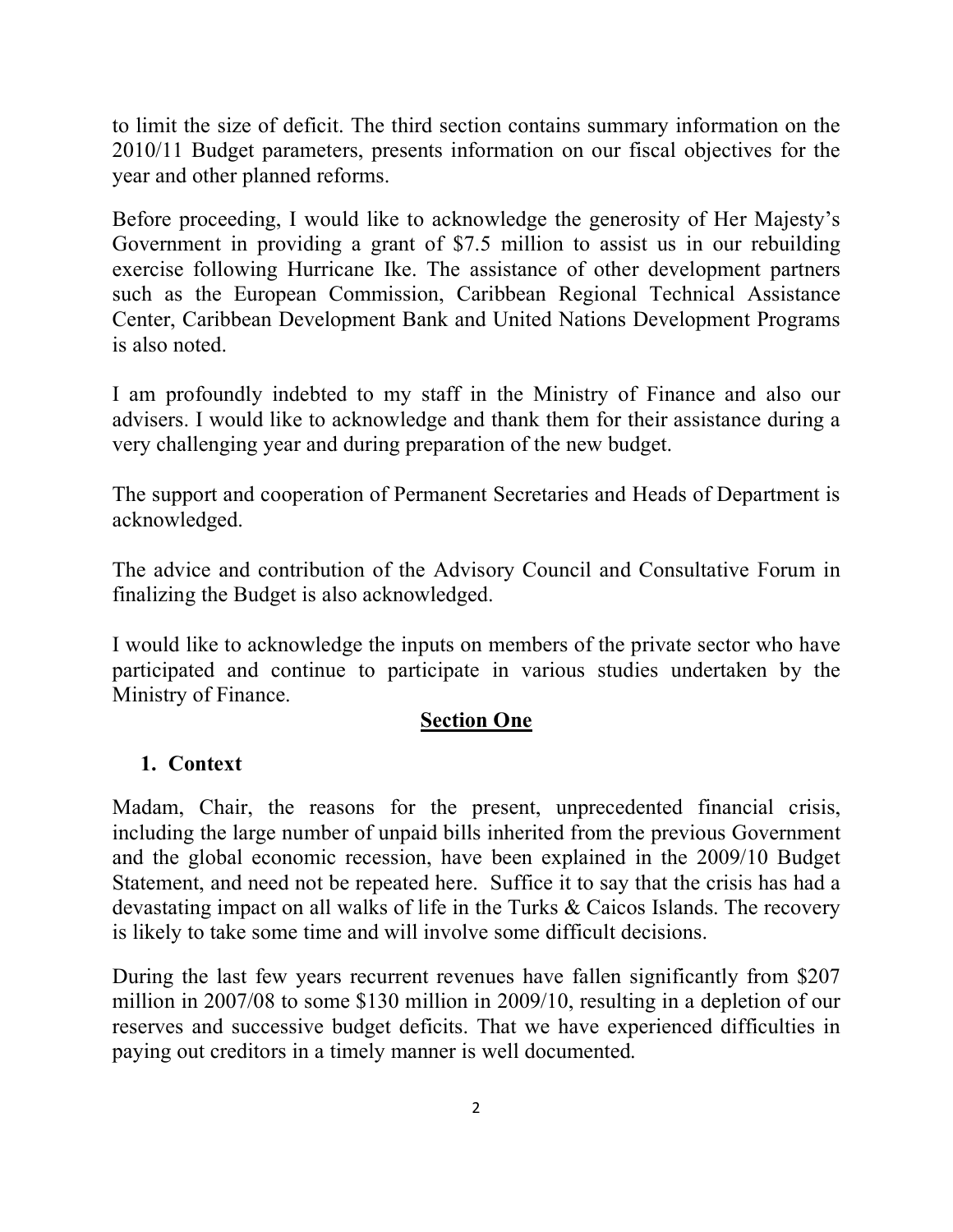The TCI now confronts the classic problem of a small economy faced with much diminished revenues, mounting demands for public services notably in the social sectors and crime prevention and with almost no instruments to mitigate this problem other than that of radically cutting its public expenditures. Since TCI uses the US dollar as its currency, it cannot adjust its exchange rate or print money in order to reduce the pain of expenditure reduction. Nor as an Overseas Territory of the United Kingdom (UK), does it have access to the concessional medium term financing from the International Monetary Fund or World Bank that is available to other Caribbean jurisdictions. This means that the TCIG has limited means to provide an economic stimulus package as have been seen in other crisis stricken economies across the world.

Madam, Chair, it has been argued from different sides that Government does not have a plan for the recovery from the financial situation, and that it is not proposing solutions to the dire economic crisis that besets us. This is not true. Government does know what it takes to bring the public finances and the economy back on its feet, and has to that effect devised a comprehensive recovery and stabilization strategy - enshrined in the Turks & Caicos Public Fiscal Stabilisation Plan. This plan sets out a multiplicity of short term actions and measures, as well as medium term reforms, which combined will contribute to a restoration of a balanced and sustainable financial situation and provide much needed stimuli to the private sector.

The overriding problem is, however, that Government does not have the financial means to implement all the measures as expediently as it would like to, for example, pay off all debt to local and international creditors or inject significant financial support into the private sector to boost investment and consumer demand.

While the short term measures and the longer term reforms set out in the stabilisation plan are all imperative for the creation of a sustainable fiscal position of the TCIG, the current imbalance between revenues and expenditures and the uncertainty with respect to the pace and coverage of the global economic recovery, means that Government relies heavily on external financial support for the implementation of the reforms; to provide an economic stimulus and to fill the fiscal gap envisaged for the transitional period. Therefore the TCIG is currently in the process of soliciting funding from its traditional development partners – the UK Government, the European Commission and the Caribbean Development Bank – in order to secure funding for the effective implementation of the stabilisation plan.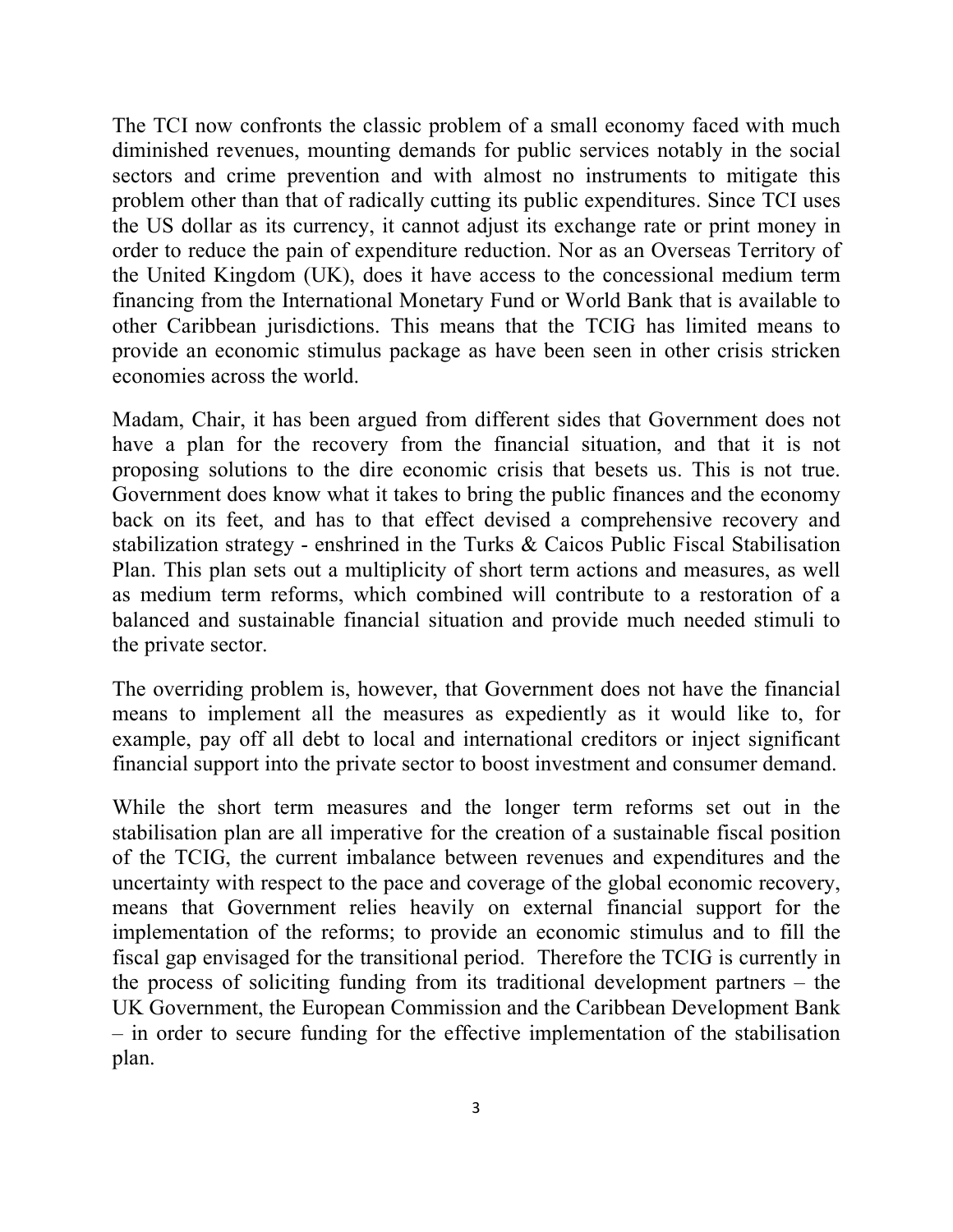Madam, Chair, I will refer to the stabilization plan, throughout this statement and what has been achieved to date , however, let me first provide you with a quick overview of the financial situation.

### **2. Status on current financial situation**

As you know 2009/10 was a very challenging year, financial management focused on maximizing revenue and controlling costs as part of the Fiscal Stabilization Plan. The government made great efforts to negotiate a consolidated loan of \$85 million. The loan is a key component of the Government's strategy to normalize its arrears and is discussed further below.

Due to the collapse of the most important revenue heads, such as import duties and stamp duty recurrent revenue declined by some 34% during 2009/10, from \$198 million in 2008/09 to \$131 million on March 31, 2010.

The Government has made extensive efforts to curb expenditure, ultimately achieving a reduction of over 30% compared with 2008/09. Expenditure outturn for 2009/10 was slightly under the budgeted amount (\$162.0 million compared with a budget of \$162.1 million). This is a major accomplishment. Very few countries have achieved cuts of this magnitude, in such a short time, during the current crisis. This has not gone unnoticed by our international development partners and should increase our prospects of securing development assistance, including potentially the early resumption of budget support from the European Commission, which was suspended at the end of 2008.

During the year strict expenditure commitment and control measures were introduced.

Expenditure cuts have been made in virtually all areas. As a result average monthly recurrent expenditure for 2009/10 was reduced to \$13 million compared with \$21.4 million during 2008/09.

Major expenditure cuts have been made in the following areas, with the substantial savings:

- Utilities; \$1.8 million, reflecting a 41% cost reduction.
- Communication expenses; from \$4.4 million to \$2.6 million, for a savings of \$1.5 million.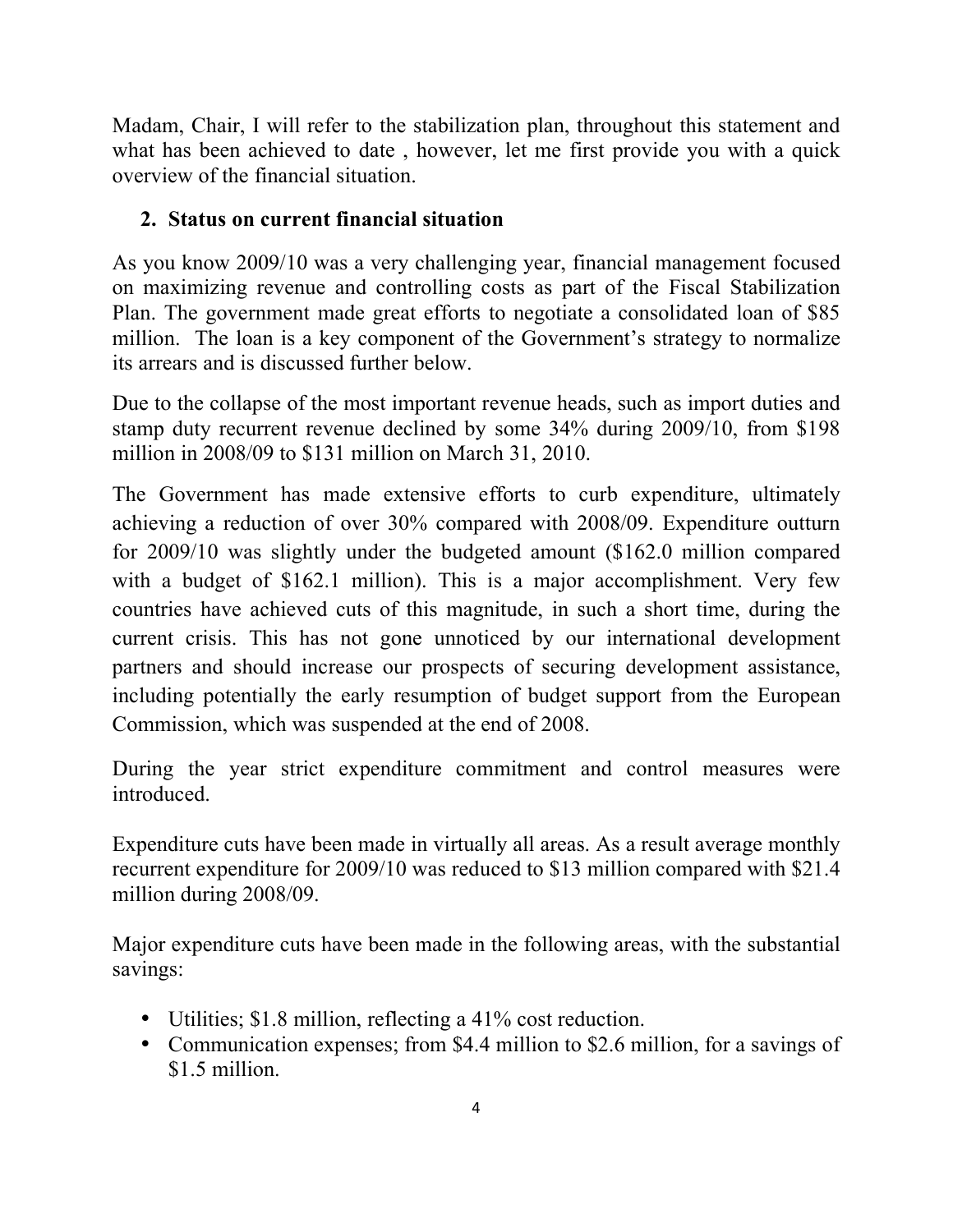- Subventions; were reduce from \$17 million to \$8.7 million, for a savings of \$8.2 million.
- Medical referral costs; declined by 75%, with a reduction of some \$33.9 million.
- Scholarship costs; was reduced by \$5 million
- Central control of domestic and international travel; a 64% reduction, with a savings of \$1.2 million.
- Cancellation of public events like music and film festivals; resulted in savings of over \$3 million.

On the revenue side, various revenue streams were adjusted and several new ones added with partial effect in 2009/10. These included:

- Increase of accommodation tax from 10% to 11%;
- Introduction of 2.5% customs surcharge on development activities;
- Introduction of a money transfer levy;
- 5% increase of gaming machine tax from 30% to 35%.

Notwithstanding the new revenue measures total recurrent revenue outturn was only \$131.3 million, about \$26 million below the budgeted amount; reflecting a \$66.3 million drop in revenue since 2008/09.

The drop in recurrent revenue affected all revenue heads, with only accommodation tax showing some growth. The results for major revenue heads during 2009/10 were as follows:

- I. Import Duty was \$8.7 million below budget, with an outturn of \$50 million, compared with a budget of \$58.7 million. Reflecting the impact of the current crisis, it should be noted that the outturn for import duty was \$70.8 million in 2008/09.
- II. The outturn for Gaming Machine tax was \$2.7 million, compared with a budget of \$3.5 million.
- III. Accommodation tax was only \$2 million below budget, with an outturn of \$21 million, compared with a budget of \$23 million.
- IV. Business licence renewal fees were \$1.9 million, compared with a budget of \$2.1 million.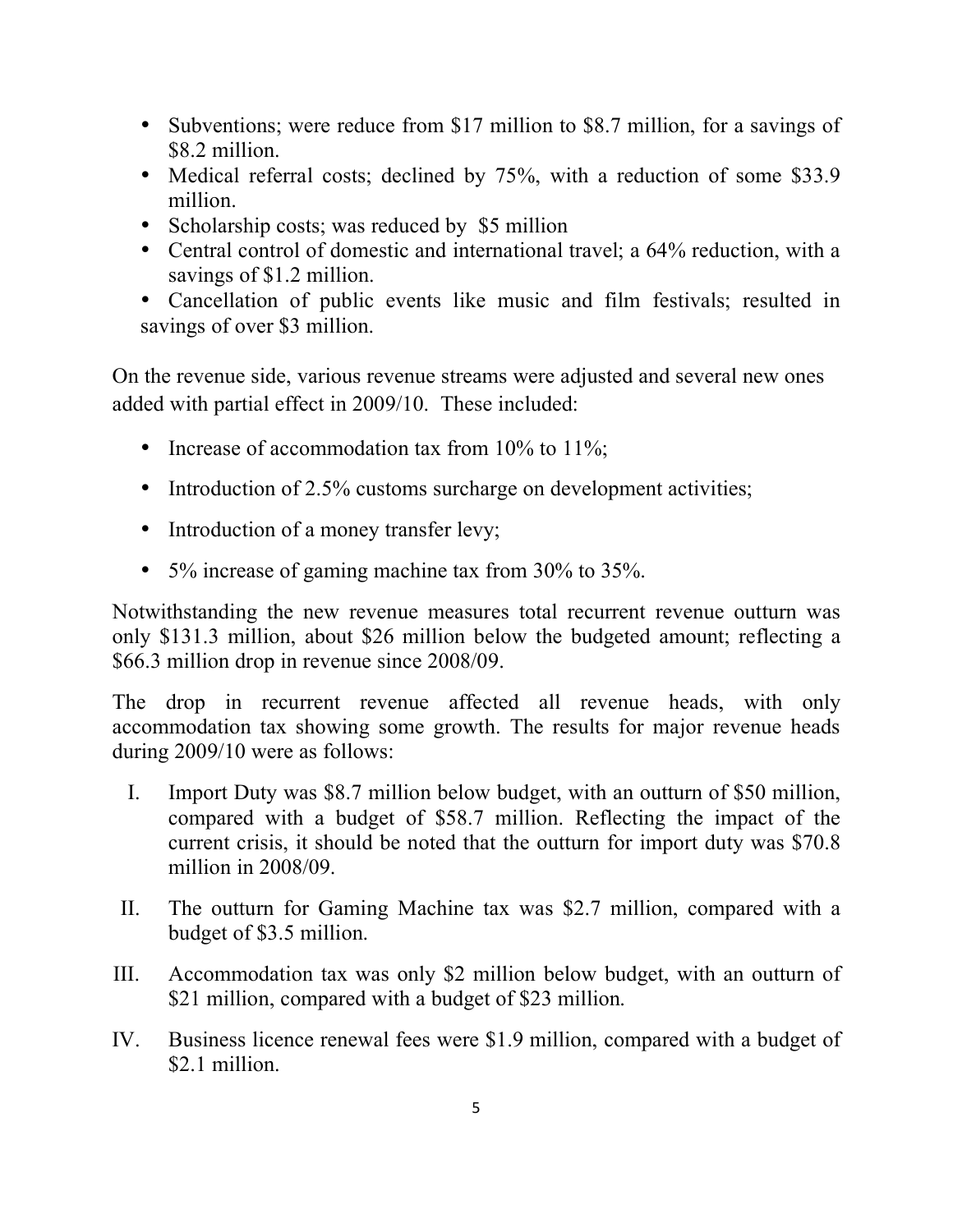- V. Stamp Duty on land transactions was \$1.2 million below budget, \$11.7 million compared with a budget of \$13 million. It should be noted that the outturn for this revenue head was \$44 million in 2008/09.
- VI. Work Permits and residency fees, was only \$12.1 million, compared with a budget of \$15.9 million

Madam, Chair largely due to the collapse of recurrent revenue we ended the last financial year with a deficit of \$30.6 million; compared with a budgeted deficit of \$5 million for the year. This is in spite of our efforts to control expenditure.

### **3. Achievements to date and ongoing activities**

As was noted previously the government's response to the current financial crisis is contained in the Stabilization Plan. I would now like to review some of the achievements made during 2009/10 and some of the activities currently being carried out. The efforts made to reduce and control expenditures and to enhance revenues have already been mentioned. In the following I would like to highlight a few other initiatives, which have a bearing on the proposed budget for next year.

## **3.1. Consolidated loan**

A key strategy for 2009/10 was the arrangement of a loan to consolidate the amounts owed to our major commercial creditors, reduce our overdraft and reschedule several other long term debts. The delays associated with this loan are well documented and need not be repeated here; suffice it to say there have been no payments to creditors and as a result some debts have increased due to surcharge payments.

While the government had approval to borrow up to \$85 million, to date only \$79 million has been utilized. The net proceeds from the loan will be insufficient to pay off all creditors. This along with continued underperformance of recurrent revenue suggests the need for further action to resolve the outstanding short term debts. This could include seeking discounts on certain debts and the negotiation of repayment plans with the Government's largest creditors.

While I am confident that the Consolidated Loan will close shortly I must point out that it is not the solution to all of our problems. It will give us a limited breathing space to assess our options.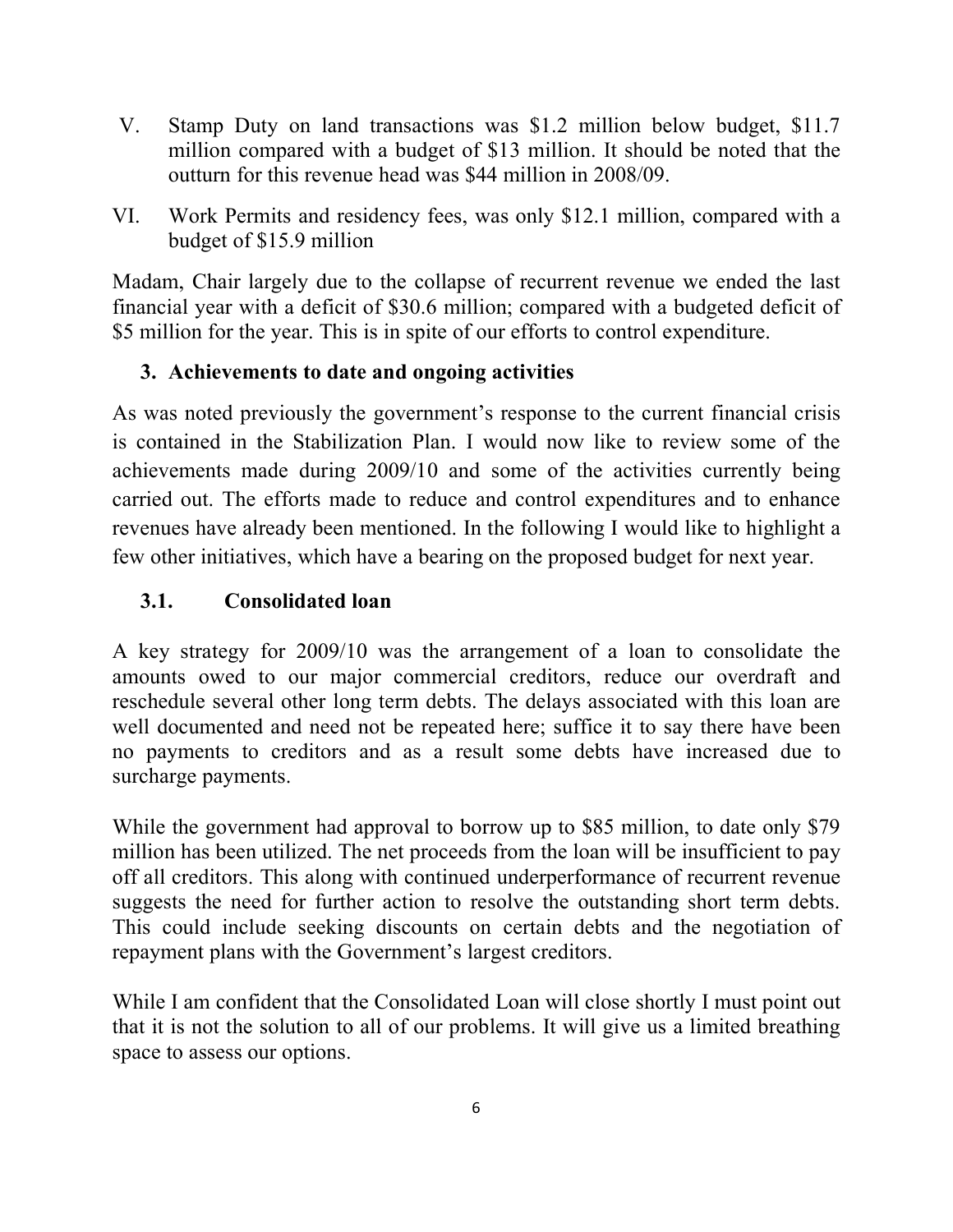## **3.2. Revenue Management**

A Review of Revenue Management was undertaken by the Revenue Control Unit. This identified significant arrears in excess of \$12 million for items such as water bills, conditional purchase leases, contributions to the scholarship fund and vehicle licenses. To address this problem a string of measures have been put in place to speed up recovery and to prevent arrears accumulating in the future. Measures include, among others, public awareness campaigns; court actions; negotiations and entering in formal payment agreements; publishing of names of offenders; a suggestion that offenders should not be allowed to serve on government boards; and new criteria for use of cheques.

## **3.3. New concession policy**

A new concession policy as far as section 69 (the tariff code) and section 70 (the Minister's powers to grant tax exemptions) of the Customs Ordinance was adopted by the Advisory Council in December 2009.

The decision implies a much stricter use of the Minister's powers to grant exemptions; removal of certain categories of exemptions altogether or removal of exemptions to section 69 to ensure that exemptions are being granted as a statutory right.

A review of development agreements entered with developers in the Islands pursuant to the Encouragement of Development Ordinance, which deals with duty concessions in relation to Development Orders, is currently being undertaken. However, at the same time we are also taking cautious measures to support business and our community during the continuing difficult global economic environment. We aim to stimulate the economy where we can and reduce unnecessary burdens. To this end we have undertaking a comprehensive review of the current tariff system and, based on the recent revenue study, have revised the system and rates of stamp duty on property transactions. I will discuss these initiatives later on in this statement.

## **3.4. Revenue Study**

Madam, Chair, the precipitous drop in recurrent revenue is symptomatic of the TCI's dependence on construction and real estate related income. Activity in these sectors remains at a low ebb as credit remains tight and the global economy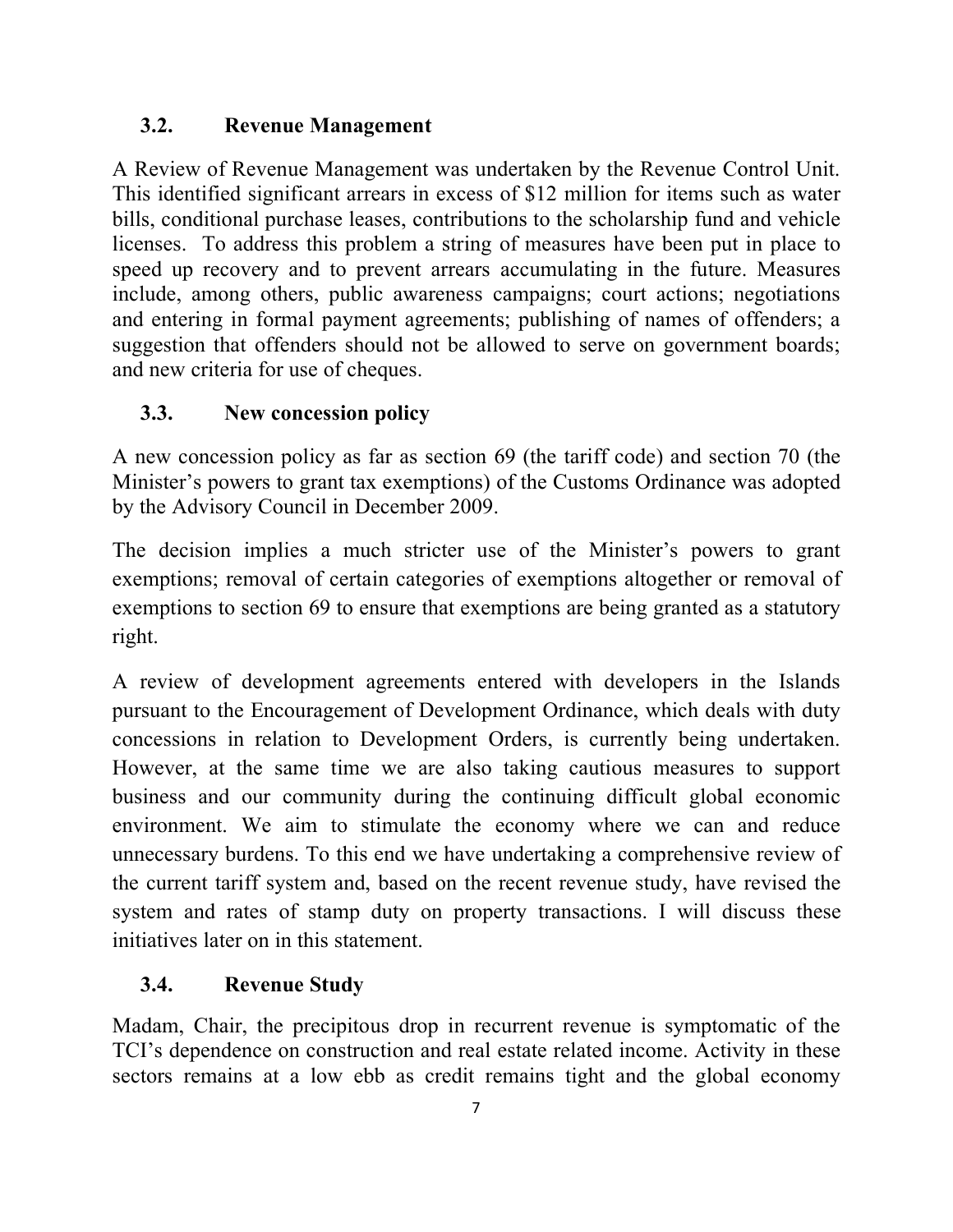struggles to recover from a deep and prolonged recession. Recovery is likely to be slow and painful. However, to secure and reinforce that recovery and support the development of a more sustainable and equitable tax system in the TCI we have made significant changes to the system of stamp duty in the economy.

With immediate effect new stamp duty bands and rates are to be introduced, substantially reducing the regressive nature of the tax and the especially the burden on ordinary TCI residents seeking to buy homes or invest in small businesses. For example, properties less than \$500,000 will attract a charge of just 4% on Providenciales (2% on Grand Turk, Salt Cay and other less developed islands) rising to 10% for properties over \$3 million. In addition, purchasers will be able to choose to spread their stamp duty liability over 4 years or elect to pay in full on registration of their property with a discount of 10%. .

These changes reflect the recommendations of the independent revenue study and should provide a much needed boost to the construction and real estate sectors in the TCI economy.

The Revenue Study was undertaken with the objective of making recommendations for reforms to ensure the TCI has a sustainable and competitive regime that is less susceptible to the vagaries of the business cycle. The Revenue Study has been completed and makes a number of recommendations to improve the efficiency of the tax system in the economy over the short and medium termrecommendations that we are acting on and will continue to review.

# **3.5. Tariff review**

A comprehensive – participatory - tariff review is currently being undertaken, which seeks to:

One: Lessen the burden on those members of society who may be financially disadvantaged - by reducing the rates of duty on a large number of domestic items, including some processed foodstuffs that currently attract a duty rate of 27.5% (including the 10% surcharge).

Two: Greatly simplify the current tariff system by drastically cutting the number of duty rates. This will reduce the administrative burden on both the Customs Department and the business community, thereby improving efficiency and accuracy in the clearance of goods and collection of revenue.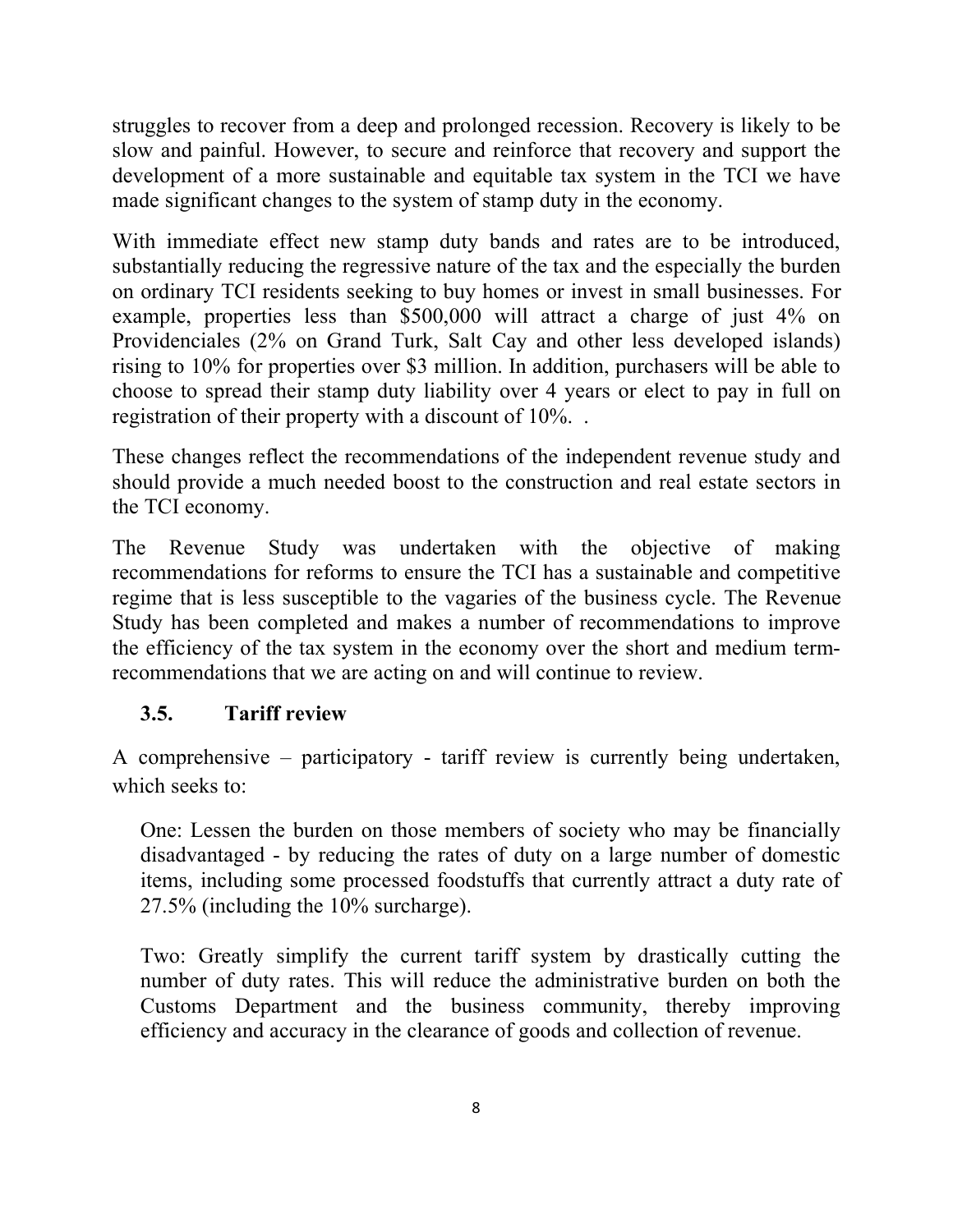Three: Improve social welfare by removing and reducing tariffs on essential items such as baby clothes and foods, medical and veterinary drugs and equipment, over-the counter pharmaceuticals, etc.

Four: Encourage the development of a 'greener' economy by removing tariffs on products such as low energy light bulbs and renewable energy equipment, whilst simultaneously increasing rates of duty on those items that are most damaging to the environment.

Five: Substantially reduce duty rates on materials and equipment required by key sectors of the economy including agriculture, construction, manufacturing and tourism in order to stimulate investment, growth and employment.

The new tariff structure will be finalized and announced shortly. It should be enacted by July 2010.

### **Section Two**

Madam, Chair, Ladies and Gentlemen, I would now like to turn my attention to issues and challenges confronting us in the new Financial year.

## **4. Budgetary Challenges during 2010/11**

To begin, I would like to point out that due to limited prospects of a full recovery of recurrent revenue during 2010/11; the Ministry of Finance took a strategic decision to freeze departmental expenditure for 2010/11 at the level of the 2009/10 outturn. The expenditure control measures introduced last year would also remain in place. Furthermore additional expenditure is only to be allowed in areas of high national importance or to meet contractual and statutory obligations. Budget consultations were therefore only held with major spending departments.

Consistent with the strategic decision underpinning preparation of the 2010/11 Budget, only the following increases in recurrent expenditure are included in the new budget:

**One:** The budget for the Royal Turks and Caicos Islands Police Force is being increased by \$4 million for a total of \$18 million to facilitate implementation of the review commissioned last year and other ongoing initiatives of the Force including; increases in recruitment and training of entry level staff and recruitment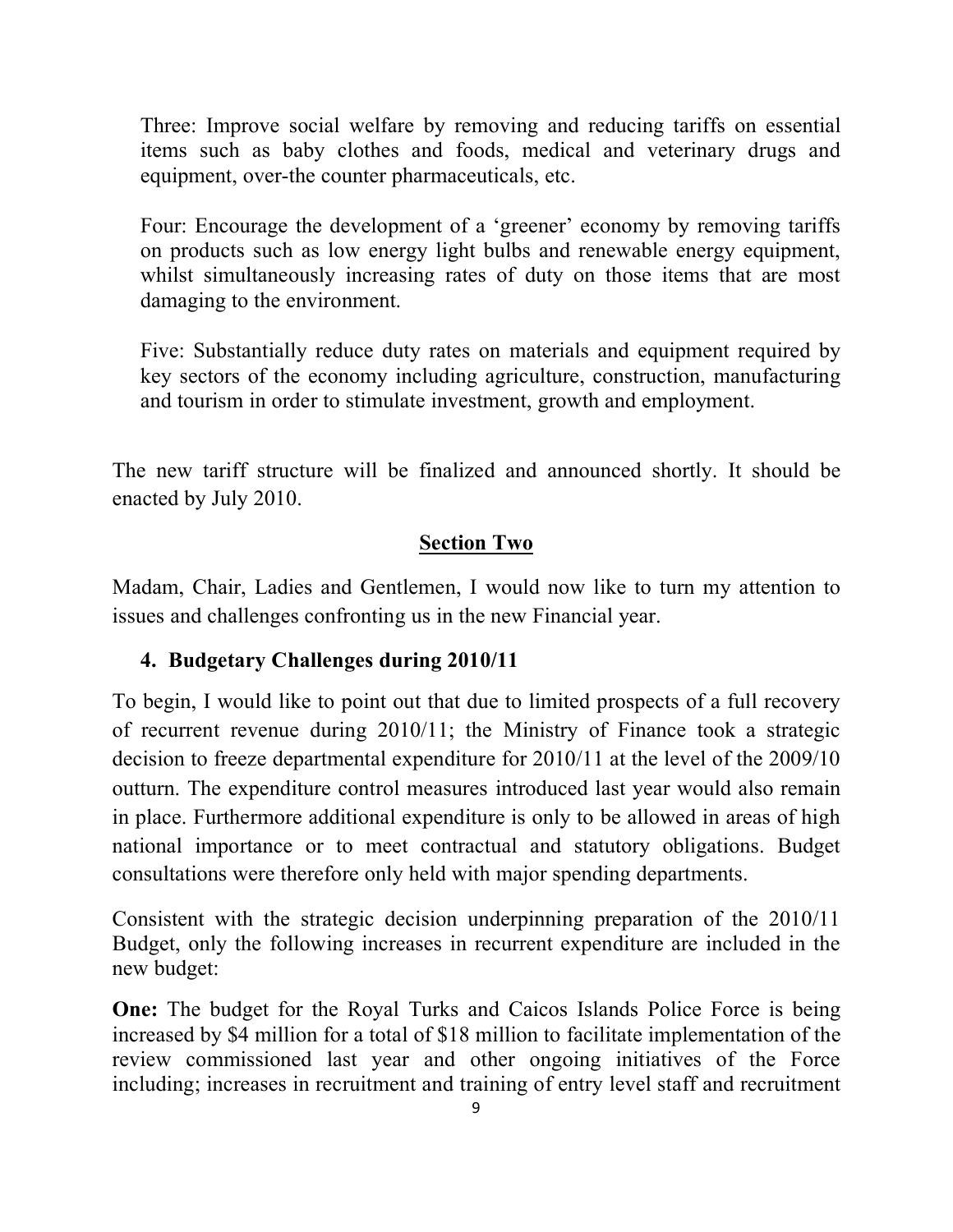of additional British police officers to increase capacity in community policing and crime detection.

**Two:** Debt service cost is budgeted at \$16 million, reflecting an increase of \$9 million, largely to meet the cost of debt service associated with the Consolidated Loan. Total debt service cost will be about 10% of recurrent revenue, which is well within normal international tolerances.

**Three:** An amount of \$7.5 million is included in the budget to meet cost of servicing the Special Investigation and Prosecution Team (SIPT); while \$2.5 million is budgeted to meet the cost of Civil Recovery. We envisage that these will be largely self financing with any recoveries will helping to offset these costs.

**Four:** The total budget for the Ministry of Health is estimated at \$43.9 million, reflecting an increase of about \$10 million. Madam, Chair, the breakdown of major costs for the Ministry of Health is as follows:

| Transfer to NHIP - Treatment Abroad      | $-$ \$10,000,000 |
|------------------------------------------|------------------|
| Unitary Payment for the hospitals        | $-$ \$18,000,000 |
| Existing Hospital settlement expenditure | $-$ \$ 500,000   |
| <b>Existing Treatment abroad</b>         | $-$ \$ 1,000,000 |
| <b>Ambulatory Services</b>               | $-$ \$ 500,000   |
| New regulatory units                     | $-$ \$ 80,000    |
| <b>Waste Management Services</b>         | $-$ \$ 4,000,000 |
|                                          |                  |

Ladies and gentlemen, I am obliged to point out that most of the increase in the Budget for the Ministry of Health is associated with the opening of the new hospitals where we have an obligation to ensure that the interfaces between primary care, emergency services and Interhealth Canada are fit for purpose and to mitigate the risk of increased expenditure downstream by appropriate early interventions. The project should eventually be expenditure neutral and will from the outset offer increased facilities in the Islands and in conjunction with the National Health Insurance Plan (NHIP) significantly reduce the percentage of cases treated overseas both in terms of cost and duration. Additionally, TCIG will have to allocate approximately \$1 million per month for the emergency treatment overseas program, which will be managed by the NHIP.

Madam, Chair, I want to give further assurances that the \$12 million allocated for treatment abroad is adequate, notwithstanding that a larger pool of persons would be eligible, because costs has already been substantially reduced; strict referral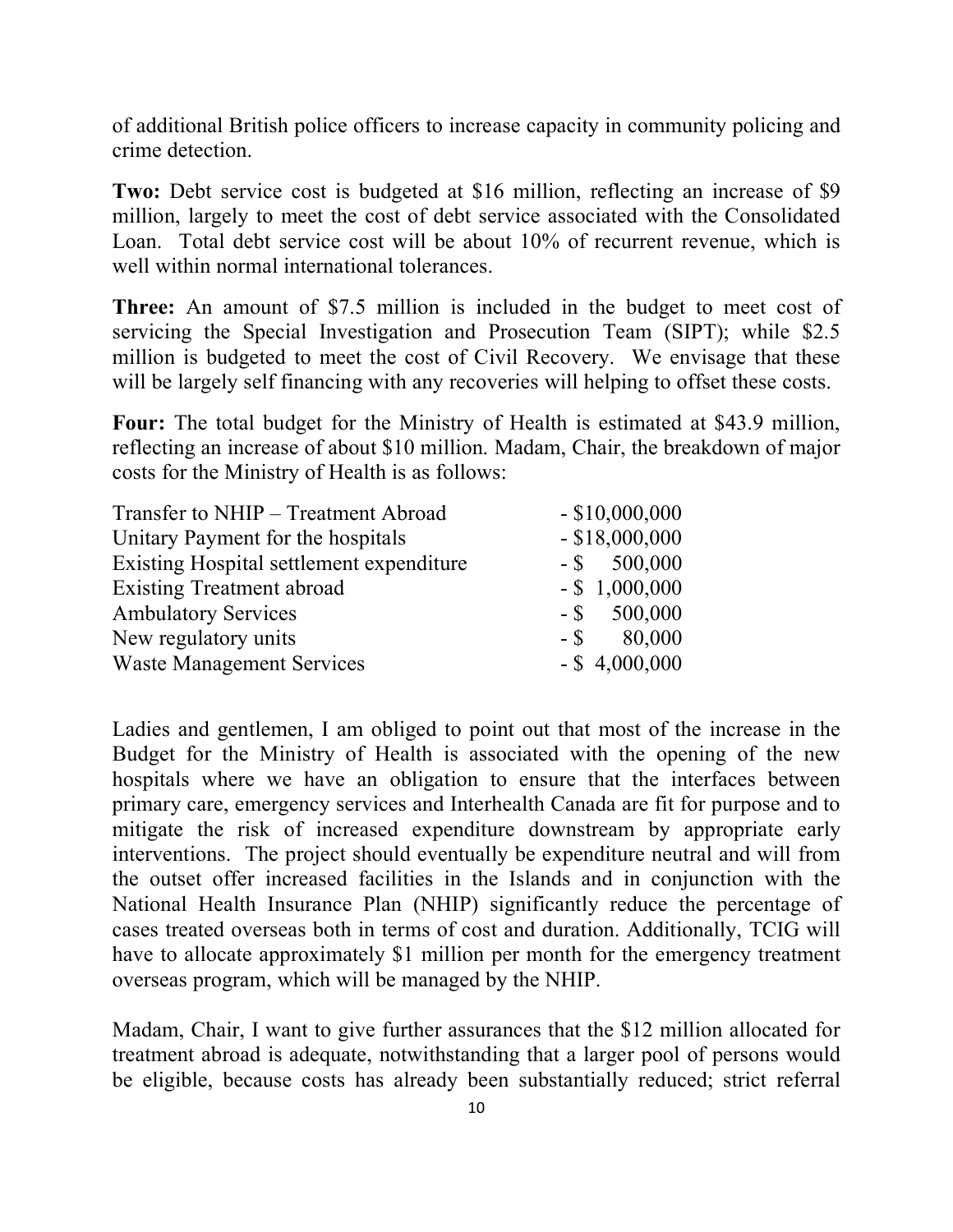protocols have been introduced and NHIP is exploring early introduction of reinsurance.

**Five:** An incremental amount of \$3 million is included in the Budget under the Ministry of Health to meet the cost of initial improvements to landfills on Providenciales and Grand Turk to address serious public health issues within these communities. This amount will be offset by substitution of some existing expenditure as well as the introduction of cost recovery measures. I will elaborate on possible options later on in this statement.

#### **5. Proposed measures to reduce the recurrent budget deficit**

Madam, Chair, I have just outlined a number areas where increased recurrent expenditure is justified during 2010/11. Our ability to afford these increases is made more difficult due to the collapse of recurrent revenue. It stands to reason that we will face the prospects of another deficit during this new financial year. As was already mentioned and I reiterate here, the expenditure control measures introduced last year will remain in place. This is key, as we have made gains in reversing the past trend of expenditure driving revenue, which has characterized financial management in the TCI for far too long and our efforts cannot be allowed to lapse. There is still more work to be done in this area. Additional effort would be made to enforce these efforts whereby the Ministry of Finance will strictly control new expenditure commitments and will not approve payments where the correct procedures are not followed. Furthermore, disciplinary action would be taken against irresponsible officers.

With that said, I would now like to elaborate on several new measures, affecting both expenditure reduction and revenue enhancement which has been factored into the new budget to limit the size of the deficit.

#### **5.1. Personnel Costs**

The Forum has already considered the government's decision to reduce personnel cost over the medium term so I will not go into the details of that again. As was already announced by the Chief Executive the Government has decided to postpone by one month (to 1 May) the introduction of the 10% cut as it affects salaries and wages. As was stated due to the underlying reality of our budgetary situation we will not be able to extend this postponement to other elements of the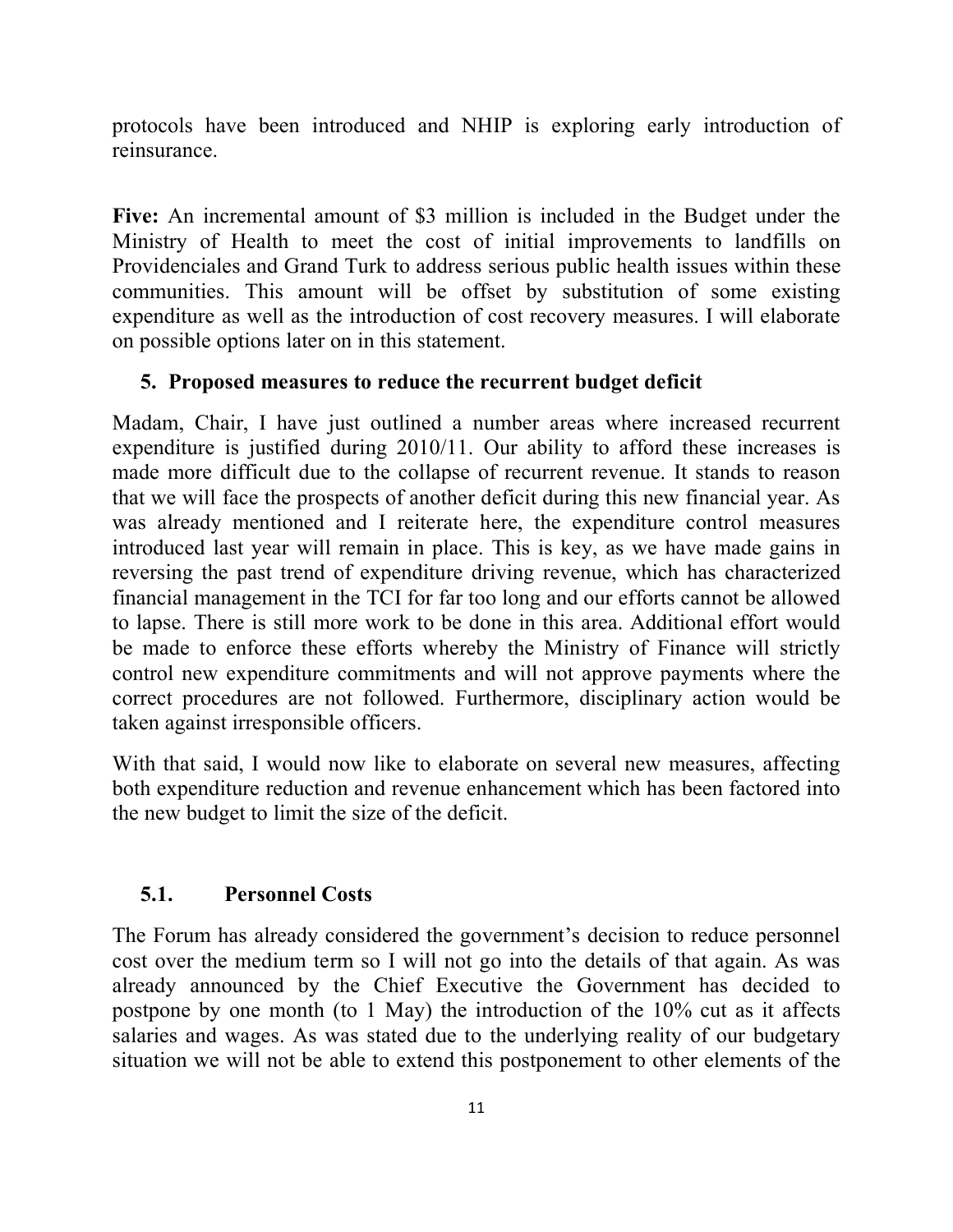pay bill such as allowances and overtime and that, hard as it is, we will have to find compensating savings elsewhere in the budget.

Overall, the savings we expect in unit costs over the financial year will be about \$4.1 million per year. Additionally, the work wages for non-established staff, which will also be reduced by 10%, would result in a further savings of \$916,666. Overtime will be strictly managed and will only be permitted where there is a category 1 situation, that is: a life threatening or other socially imperative circumstances. Estimated annual savings from this measure is \$1.25 million.

The employment freeze which was introduced last year will be strictly enforced whereby permission will have to be had from the Chief Executive and Permanent Secretary of Finance before recruitment can commence, and this will be restricted to only critical positions. Staff will be encouraged to take annual leave to lessen future liabilities.

## **5.2. Scholarship cost reduction**

There are currently 276 students on scholarships. About 200 of these students should complete their studies by the end of 2010, with 100 due to complete by May. Therefore the scholarship budget has been reduced by \$3 million from last year. Even with this reduction, with enforcement of awards criteria and better monitoring of students' performance it will still be possible to allow students currently on scholarships to complete their courses of study and award about 20 new scholarships to high academic achievers. Savings of \$300,000 is also reflected in the Budget from a proposed 10% reduction in overseas students' subsistence which should be introduced at the start of the 2010/11 academic year.

## **5.3. Statutory body costs reduction**

Statutory bodies which depend on government for subventions will be required to cut their expenditure by 10% to 15% to achieve minimum savings of \$1 million, which is also reflected in the new budget. We would expect these bodies to reduce personnel costs over a time and would carefully monitor implementation of this to ensure that there is a reasonable balance between emoluments and operational costs. Madam, Chair, efforts would be also made to ensure that statutory bodies which do not depend on the government for subventions take steps to control their costs, as this will in some instances increase net transfers to the government.

## **5.4. Other cost reduction areas**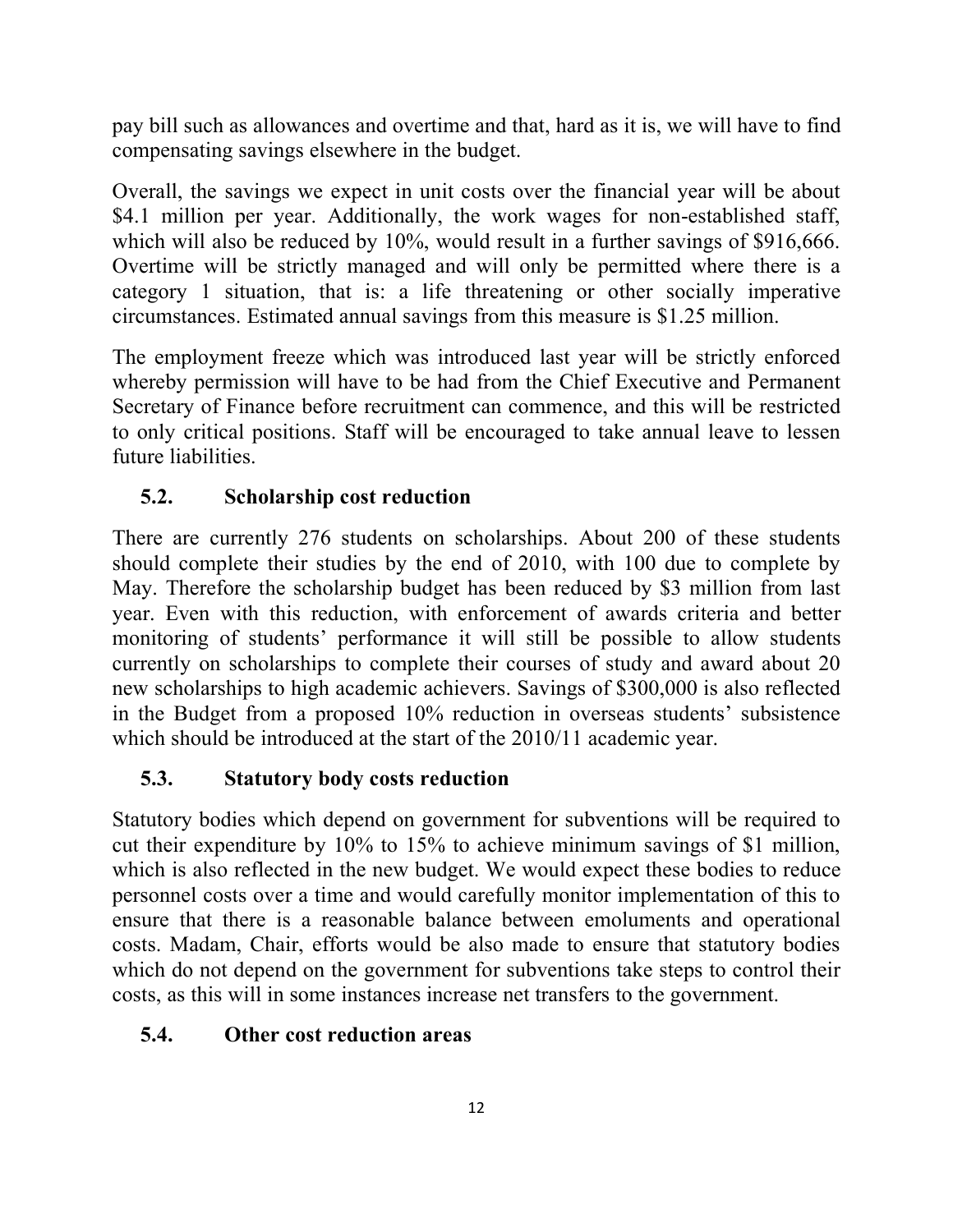Rents will also be reviewed with a view to achieving savings of at least \$500,000**.** Funds would be allocated to refurbish government buildings on Grand Turk that were damaged during Hurricane Ike to serve as government offices; and the premises on Grand Turk and Providenciales vacated due to opening of the new hospitals would be remodeled for use as government offices to reduce rent costs.

While international travel costs has been effectively curtailed, potential savings remain regarding domestic travel cost which was about \$1.2 million for 2009/10. Accordingly, domestic travel costs will be curtailed under a new system whereby the Ministry of Finance will allocate each Ministry a set number of tickets each month. The aim is to reduce costs by 50% to achieve a saving of \$600,000.

Madam, Chair, I am satisfied that adequate effort has and will be made to control expenditure and that further cut backs would seriously undermine efficiency. It should be noted, however, that the measures I have outlined above have together reduced the budget deficit by over \$12 million. I would therefore like to now focus our attention on a few revenue measures that have been included in the new budget to enhance revenue collection as part of efforts to reduce the deficit.

### **5.5. Recurrent Revenue Growth during 2010/11**

Madam, Chair, reports from the Caribbean Development Bank and the International Monetary Fund suggest that there should be some limited recovery in Caribbean economies during the year, although with a lag, depending on the magnitude of economic activity in the major economies. We are optimistic that there would be some recovery of our economy during 2010/11. As part of our efforts to reduce the budget deficit for 2010/11 we are projecting some modest growth is several major revenue heads as follows:

**One**: Import duty is estimated at \$52.5 million, reflecting a \$2.5 million increase over the 2009/10 outturn. We believe this outturn is achievable on account of the modest growth prospects and introduction of the new customs tariff regime including strict enforcement of concessions and introduction of a specific tariff on luxury items.

**Two**: Accommodation tax is estimated at \$24 million, reflecting a \$2.1 million increase over the 2009/10 outturn. We believe this is a prudent estimate as 2010/11 will be the first full year when the tax rate of 11% will be applied. We expect there to be modest growth in visitor arrivals along with less rate discounting. We also note the opening of new properties such as the Veranda Resort during the last financial year. It should be noted that a portion of the accommodation tax would be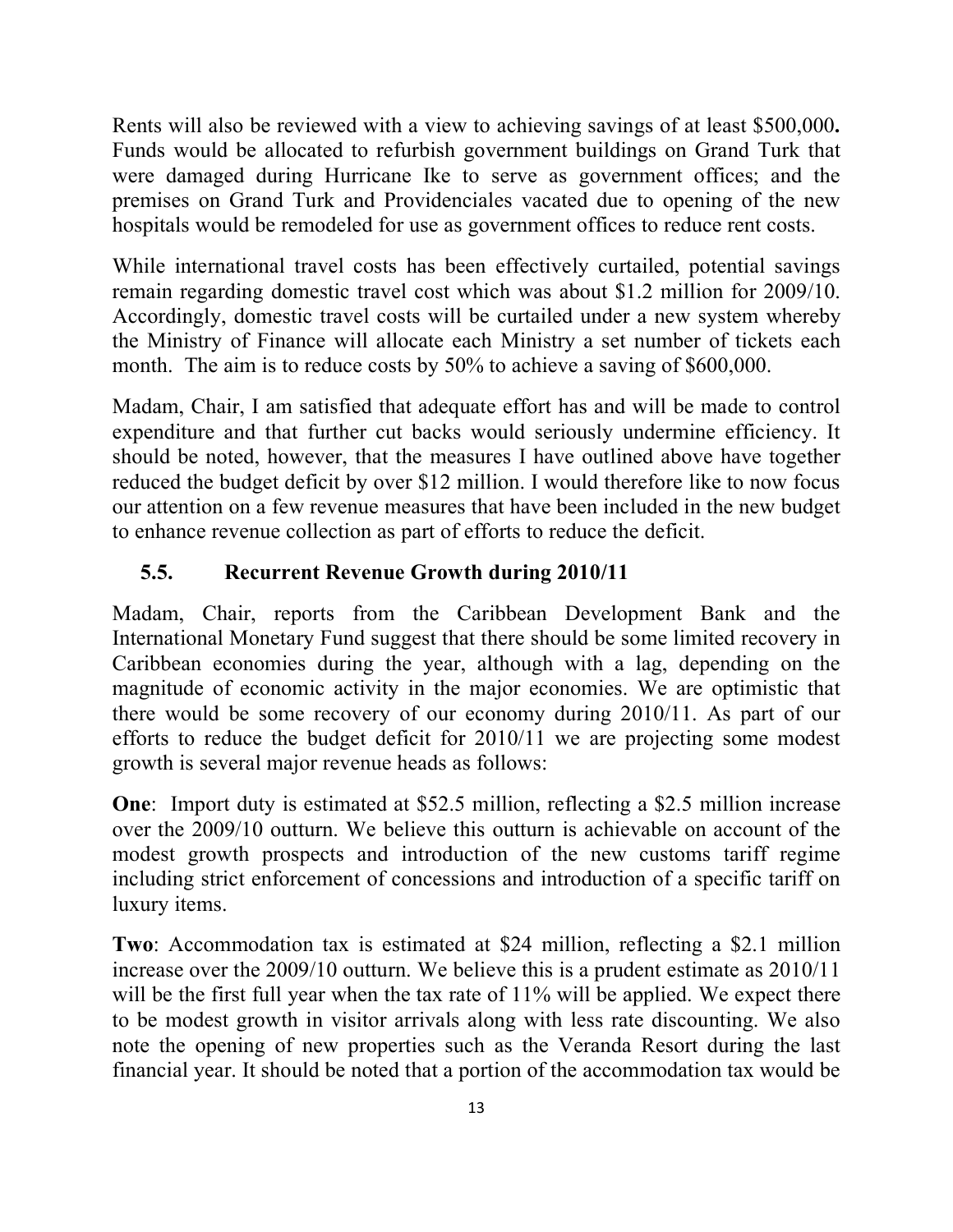devoted to funding a new Tourism Authority which was recommended by the Working Group on Tourism. The Tourism Authority would replace the Tourist Board, and allow more cost effective marketing and promotion of the TCI, which should result in increased visitor arrivals and therefore an increase in accommodation tax over a time period.

**Three:** Stamp Duty on Land Transaction is estimated at \$13 million, reflecting a modest increase of only \$1.3 million over 2010/11. We believe this total could be easily achieved and surpassed on account of the new stamp duty regime which is to be introduced. We also expect there to be some rebound in the real estate sector as well as introduction of fractional ownership arrangements which should increase transactions. We are also aware of plans for a few resort developments to come on stream.

**Fourth:** Telecommunications related taxes and fees are estimated at \$9 million.

**Fifth:** Work permit and residency fees are estimated at \$13 million, reflecting a \$2.9 million increase over 2009/10. We believe this outturn is achievable since there is currently a backlog of applications which the new Board, which will be in place for a full year, can clear up. Additionally, we have observed increased compliance with work permit requirements as persons endeavor to access NHIP **benefits** 

# **5.6. Revenue arrears collection measures**

As was noted previously a revenue management review was undertaken during the year. This identified arrears totaling about \$12 million. Measures will be put in place to recover part of these arrears and are expected to yield \$3.0 million, which has been captured as part of the revenue estimates.

It should be noted that collection of revenue arrears is an important job evaluation criterion for Accounting Officers as it is simply not good enough to impose new taxes on the people of these Islands while millions go uncollected as revenue arrears. I would like to point out that the Ministry of Finance will demand and expect the cooperation of all Accounting Officers in collecting arrears and revenues as they fall due. I would like to put Accounting Officers on notice that where the required level of cooperation is not forthcoming I will be recommending that disciplinary action be undertake against them.

# **5.7. New Revenue measures for 2010/11**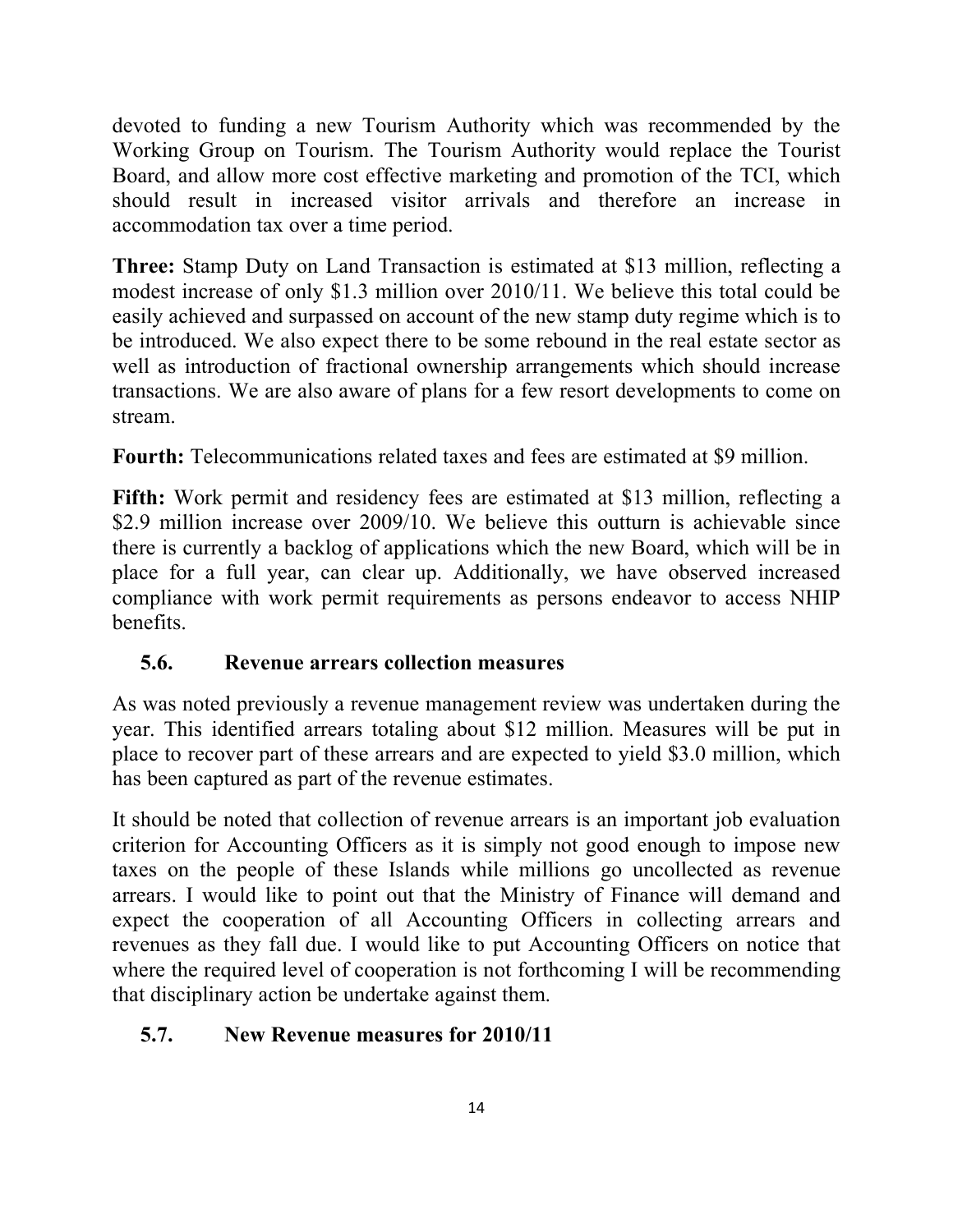Madam, Chair, consistent with the independent revenue study our efforts during 2010/11 would focus on implementing the short term recommendations of the report. In particular the review of fees and charges recommended in the report should result in some additional revenue for TCI provided they are implemented in a timely manner. It was noted that some fees and charges have not been changed for decades, in some instances, and yielded limited revenue and in fact are a nuisance. We will simplify the processes to make them less bureaucratic. Some fees and charges may be eliminated. A minimum net increase in revenue as a result of rationalization of business license fees and charges of \$100,000 is factored into the budget.

The revenue study also pointed out that fees in the financial sector could be increased without undermining the competiveness of the TCI in this industry. The Ministry of Finance will work along with the Financial Services Commission to ensure timely introduction on new sector fees. \$500,000 has been included in the budget to reflect the revision of sector fees.

As noted previously about \$3 million is included in the Budget for the Ministry of Health to introduce a sustainable solution to the solid waste management challenges we currently face. It is important that is self-financing. Accordingly, cost recovery measures will be introduced. Madam, Chair, it is envisaged that the Forum would discuss cost recovery options in this area at a future session. These options might include introduction of a levy to be charged on the value of imports or a fixed fee to be added to utilities bills. Any new charge will require new legislation. However, it should be noted that net revenue of about \$2.0 million is included in the budget on this account.

Madam, Chair, better enforcement and introduction of new spectrum fees is being considered by the Ministry responsible for communications. Specific proposals will be brought to the Advisory Council and Consultative Forum at a later date. However it should be noted that \$2.2 million has been included in the revenue estimates on this account.

As part of arrangements for redevelopment of the Providenciales International Airport, the Airport Authority will acquire the shares of the private sector partner. Under the new arrangements there will no longer be the need to share dividends. As a result there should be a significant increase in excess revenue paid to the government. An amount of \$6 million has been included in revenue budget to this account.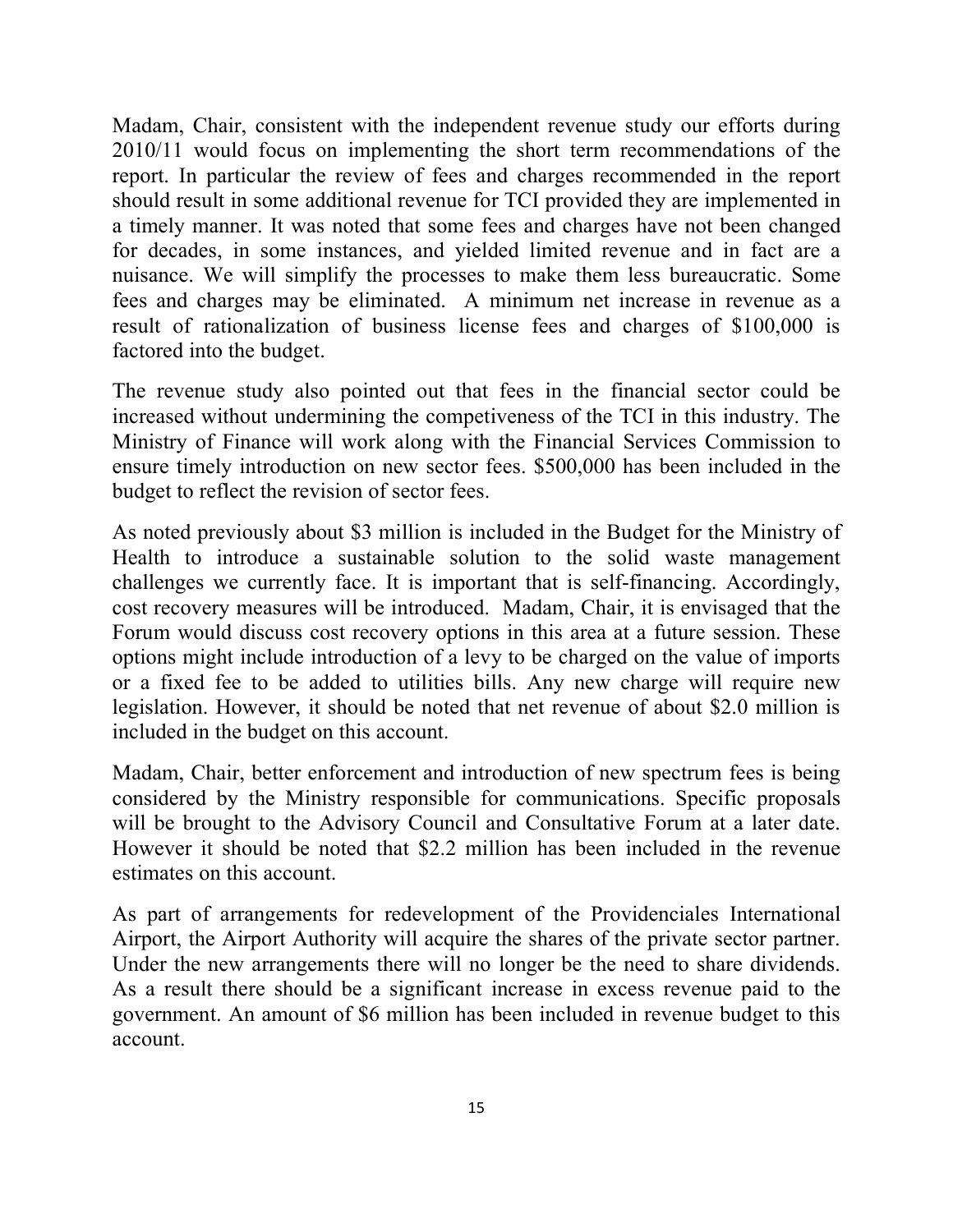Madam, Chair, in ending the discussion on the revenue measures being considered to reduce the size of the budget deficit I should point out that together these measures contribute about \$21.7 million in new revenues for the year.

## **Section Three**

## **6. Fiscal Objectives for 2010/11**

Madam, Chair, I would now like to turn my attention to the specifics of the 2010/11 Budget.

Our primary fiscal objective for the new financial year is to engender greater confidence in the government and reduce reputational risks. Consistent with this, the government will continue and consolidate the reforms that were begun in the last financial year to stabilize public finances. During the new financial year, expenditure will be prioritized and commitments controlled in line with available resources to ensure timely and predictable payments to creditors.

Our second objective is to provide economic stimulus and facilitate employment creation through a tariff review and a new stamp duty regime and implementation of capital projects.

Our third objective for year is to build confidence in the economy through economic diversification and facilitation of inward investment. The redevelopment of the Providenciales International Airport is consistent with this objective.

The government will have to increase short term borrowing to close revenue gaps, accordingly our fourth objective for the year is to introduce sustainable public debt management.

## **7. Budget 2010/11 Parameters**

Madam, Chair, as noted already, continued efforts will be made to improve revenue collection and reduce arrears. I want to recall that the new revenue measures, including better collection of arrears, contribute about \$21 million towards the revenue estimates. As already discussed during 2010/11, TCIG will have to allocate more money to: ensure that the interfaces between the Ministry of Health and the new medical centers operate efficiently and effectively to reduce the costs of secondary case going forward; improve the management of solid waste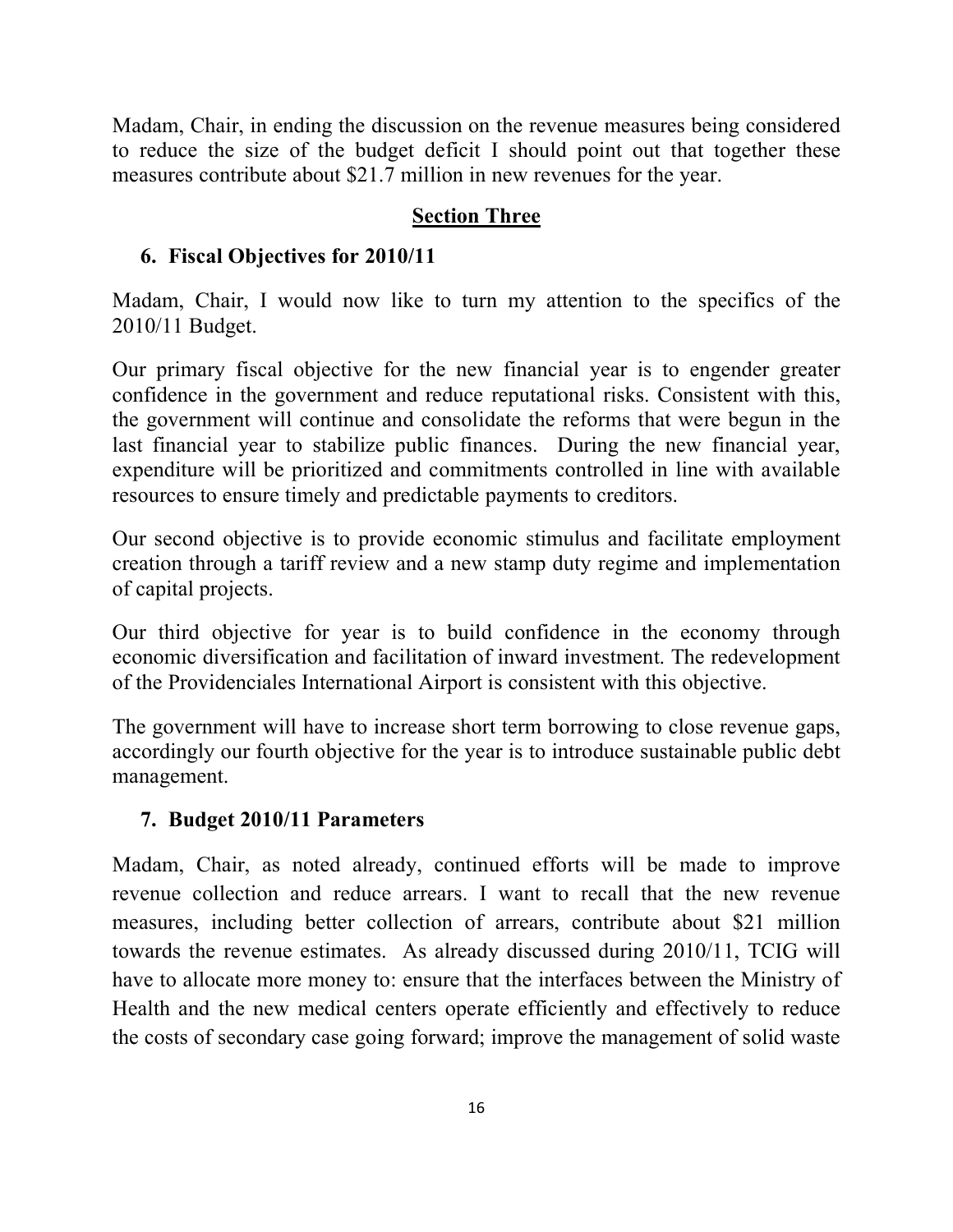collection; debt service costs; and, the Special Prosecutions and Civil Recovery teams. These new areas of costs will add about \$25 million in new expenditure.

Taking into consideration these results, Recurrent Revenue for 2010/11 is estimated at \$155.1 million and recurrent expenditure is estimated at \$181.6 million. Average monthly revenue collection should be about \$13 million. Average monthly expenditure will thus increase from \$13 million to \$15.1 million per month, excluding costs for short term debt repayment.

Madam, Chair, the deficit for 2010/11 is estimated at about \$26.6 million. However as the US economy recovers and growth returns to TCI we anticipate a path towards recurrent surpluses in the coming years.

## **8. Financing the budget deficit and sustainable debt management.**

Madam, Chair, consistent with our first fiscal objective for the year, the Government is investigating all possible sources of finance to fund the current deficit and repay short-term creditors at the earliest opportunity. Amongst the options being explored by Government are:

**One:** Whilst the UK Government has not so far provided direct funding to support the Government's budget deficit, the Government is in continuous dialogue with the Foreign and Commonwealth Office (FCO) and the Department for International Development (DFID) in London. A joint FCO/DFID team will be visiting the Islands in the coming weeks to prepare a report on the Government's finances.

**Two:** Grant funding is being sought from other donors. The Government has started programming for further assistance from the European Union, which is discussed further below.

**Three:** The potential for windfall income also exists. The Government is considering a scheme for the sale of sand to the Army Corps of Engineers. Such a scheme would need to be done in a manner that is sustainable and does not damage the environment. It is possible that the scheme could yield \$10m in the current financial year. The Government is also considering if there are other assets that could be disposed of without unduly affecting the quality of services provided on the Islands.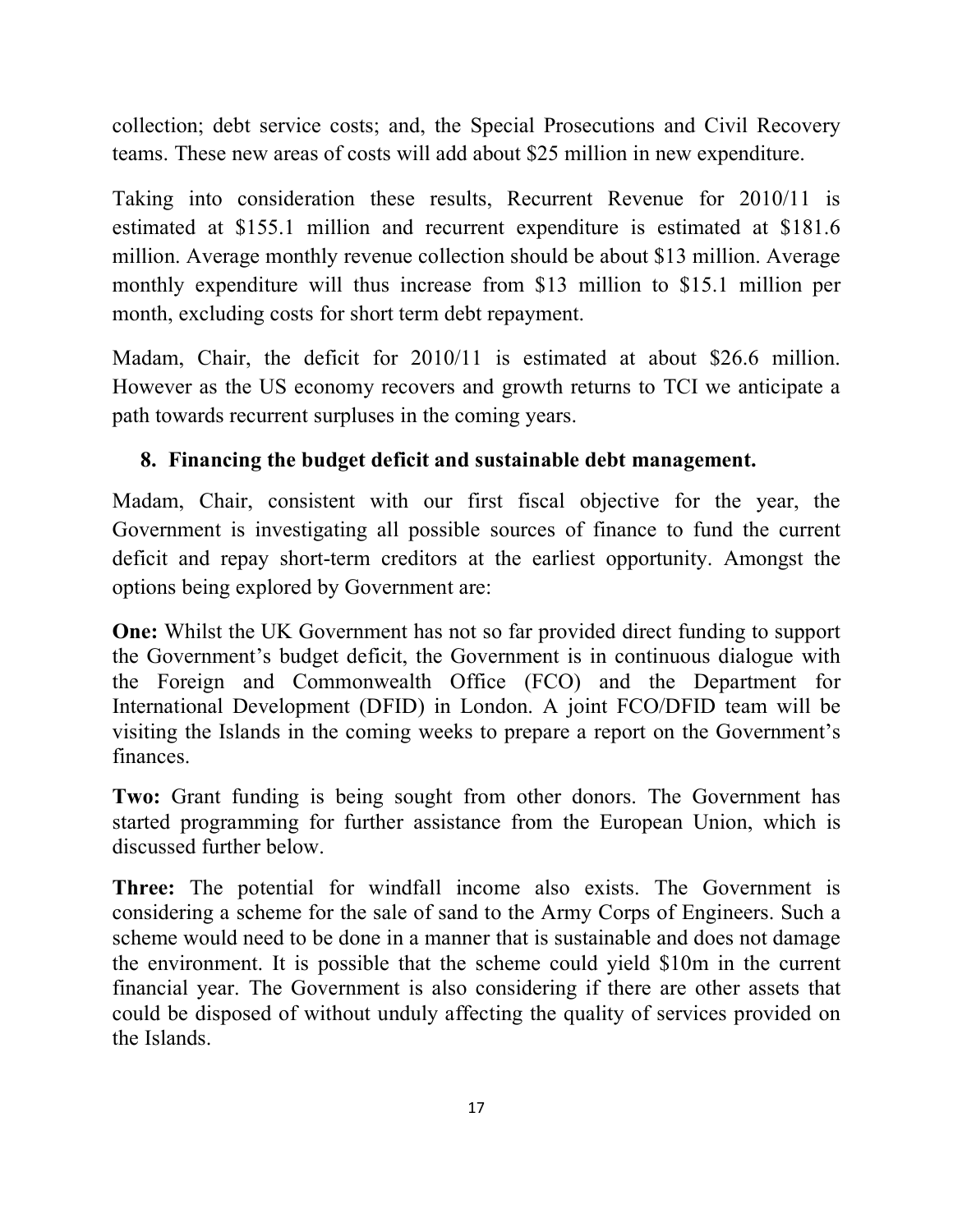**Four:** Work has commenced and will continue toward agreeing a policy based loan with the Caribbean Development Bank. The policy based loan is a new instrument offered by the CDB to assist countries with additional finance to support them during a period of economic difficulty and fiscal reform. A sum of \$20 million would be sought and it is anticipated that disbursement would take place in 2010/11.

**Five:** Given the scale of the challenge facing the TCI, it is inevitable that some further commercial debt financing is required. The financing strategy therefore includes additional commercial borrowing of about \$25 to \$30 million in 2010/11 to repay outstanding bills, to finance the projected deficit and to finance capital projects. Ultimately the level of new borrowing will depend on the extent to which funds are forthcoming from other sources.

Madam, Chair, despite the recent Consolidated Loan and the expected additional borrowing in 2010/11, it should be noted that the Government's indebtedness is still relatively modest compared to other Caribbean islands. The total debt stock, including short term arrears and allowing for the consolidated loan, is currently \$159 million – equivalent to 31% of Gross Domestic Product (GDP). This is similar to indebtedness in other Overseas Territories and, whilst we would not advocate increasing the debt much further, can also be compared favorably to indebtedness in many other Caribbean islands, such as St. Lucia (70%), Antigua (93%) and St Kitts and Nevis (178%).

Similarly, debt service costs will increase as a result of the Consolidated Loan and any new borrowing. The Government will carefully monitor these costs to ensure they remain at a sustainable level and will consider refinancing its debts if necessary to achieve this. Over the longer term, the Government will seek to reduce debt service to below 8% of recurrent revenue.

In the short term, due to revenue seasonality effects, the Government will face a challenge in meeting its cash flow requirements during the summer months (May to September). Cash flow management arrangements including a short term loan or increase in the bank overdraft facility would be explored to better ensure timely payment of government obligations. Once the Government has secured the financing necessary to meet its short term commitments, our efforts can turn to managing tomorrow rather than yesterday!

### **9. Capital Expenditure programs**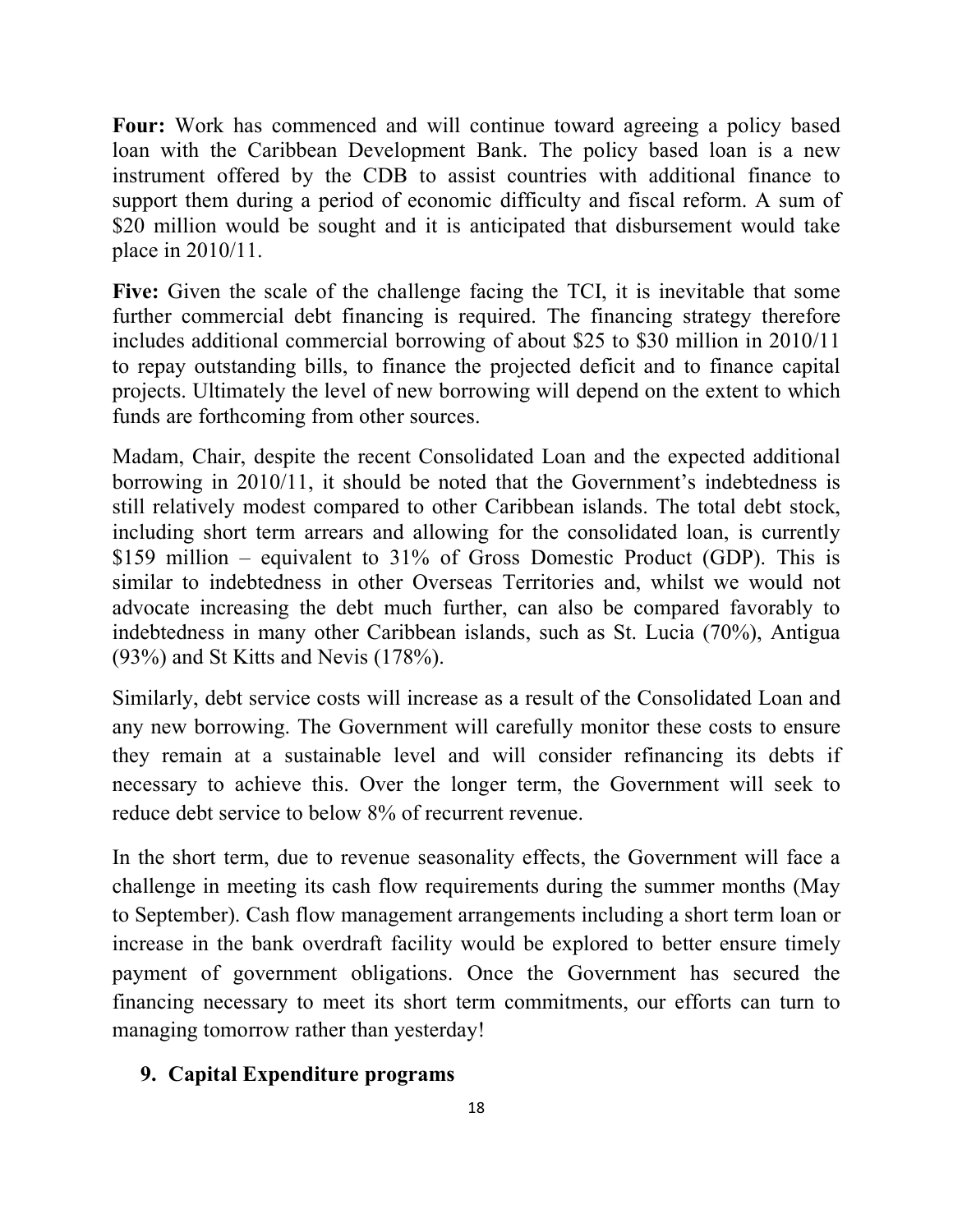Madam, Chair I would now like to make some remarks on the Capital budget.

Capital expenditure programs have been limited to the amount of fuel tax revenue and have been severely curtained as part of the stabilization plan. During the last financial year priority was focused on implementing projects with funding from the UK Government hurricane assistance grant. To date over 97 projects have been implemented in the Health, Education and water sectors on several Islands of the TCI. These projects provided some measure of economic stimulus and facilitated employment maintenance and creation on the affected Islands.

One indirect benefit of the UK intervention was the enhancement of the capacity of the Department of Economic Planning and Statistics in the area of project preparation and tendering. The mechanism for selecting the successful bidders was open and transparent as there was competitiveness throughout the entire process with value for money being realized and social cost and benefits to society also recognized.

Effort was also made to program grant assistance from the European Commission.

During 2010/11 effort would be made to expand capital expenditure program to further stimulate the economy and create more jobs. Preference would be given to labor intensive projects; and where contracts are awarded contractors would be required to demonstrate a commitment to employing TCIslanders. Madam, Chair, you would be pleased to know that we have already announced a small but much needed boost to the agricultural sector in the economy. The government farm on North Caicos will receive a capital injection of \$150,000 over the next 18 months to scale up production and provide equipment for collective use by the government farm and members of the Turks and Caicos Farm Association. It will also be complemented by a \$60,000 loan fund administered by TCInvest and number of other measures to secure land for long term agricultural use.

The capital budget for 2010/11 is estimated at \$29 million, reflecting an increase of some \$20 million over 2009/10. The capital budget will be financed as follows:

**One:** \$12.3 million in grant financing. The European Commission has already approved grants totaling  $\epsilon$ 6.3 million (about \$8 million) to fund a post Hurricanes Ike and Hanna housing rehabilitation initiative; and technical assistance earmarked for legislative and revenue reviews. The UK Government provided grant assistance related to hurricane recovery and works financed by these funds will continue into 2010/11. Approved grant assistance from the Caribbean Development Bank to the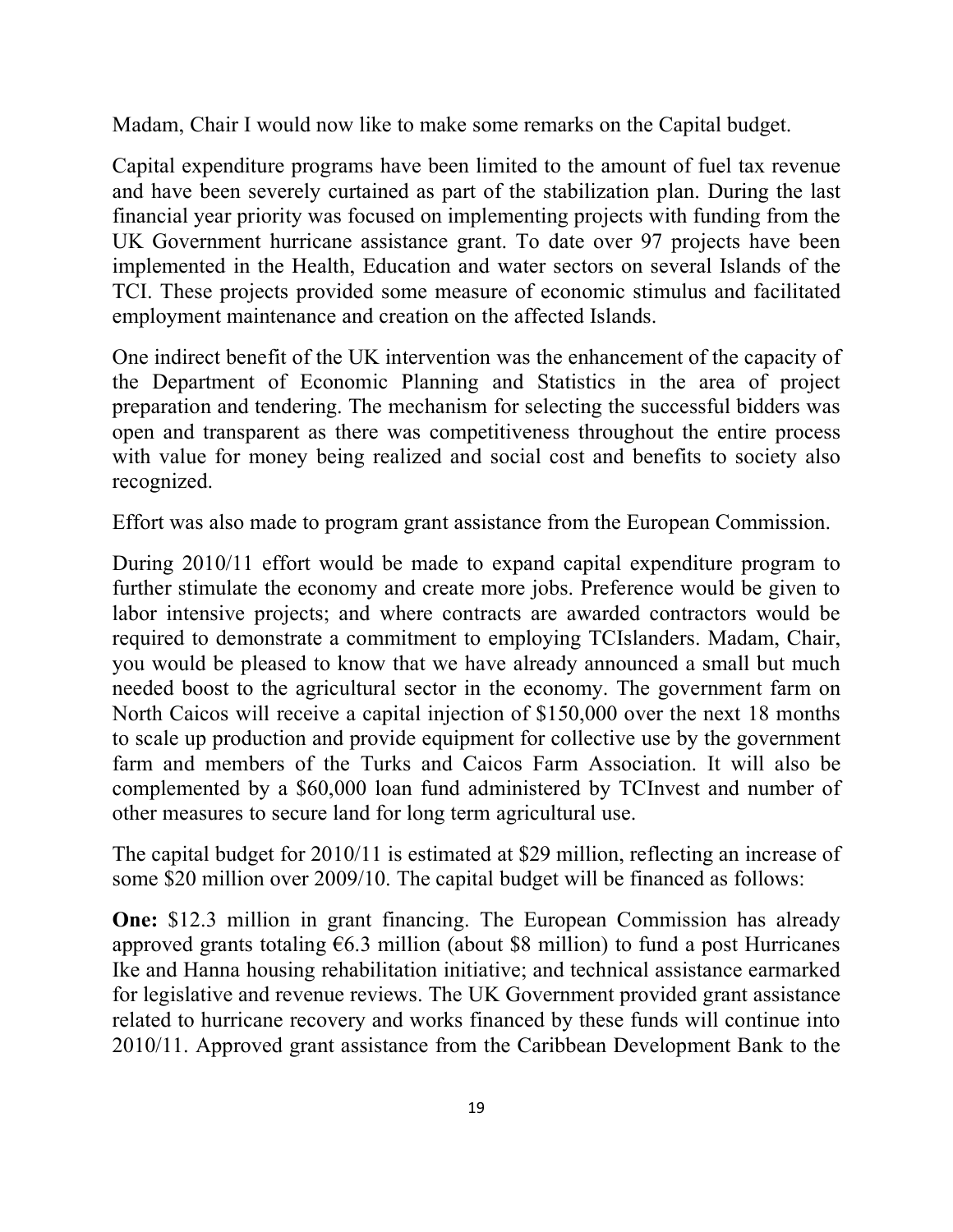sum of \$1m from the BNTF  $5<sup>th</sup>$  &  $6<sup>th</sup>$  programs, will go towards projects in the health and educations sectors.

**Two:** \$5.9 million from local funding from the Infrastructure Development Fund. The budgeted amount reflects a \$0.25 increase in the fuel tax to \$0.50 which should result in additional revenue of \$2.5 million. It is noteworthy to mention that this increase will allow much needed infrastructural works to commence such as the following:

- Repairs to Police Barracks Providenciales
- Renovation of Police Barracks South Caicos
- Counterpart Contribution for BNTF  $5<sup>th</sup>$  and BNTF 6th funding
- Counterpart funding for the EC Housing Initiative
- Salt Cay Break Water
- HJRHS New Administrative Block completion
- Construction of New Six Classroom Block at HJRHS
- Restoration of Sea Bed in Providenciales
- Transfer and equipping of the Attorney General's Chambers at new premises

**Three:** \$4.5 million from increase public sector borrowing. It should be noted that projects earmarked to be financed from loan proceeds will not be implemented if borrowing approvals are not obtained.

Madam, Chair, you would be pleased to know that an amount of \$200,000 is budgeted to undertake a House Income and Expenditure survey, which for the first time will enable us to produce our won consumer price index. This survey will allow us to update enumeration districts in advance of a national population census, which is expected to be undertaken as part of a regional census project. An amount of \$200,000 is also budgeted to start work on the census.

Additionally, work is ongoing to programme a further grant of about \$16 million from the European Commission under the  $10<sup>th</sup>$  European Development Fund, which should be utilized between next year and the end of 2013.

# **10. Reform Agenda**

Madam, Chair once we are able achieve our first fiscal objective of rebuilding the reputation of the government by being able to pay our bills in a timely manner we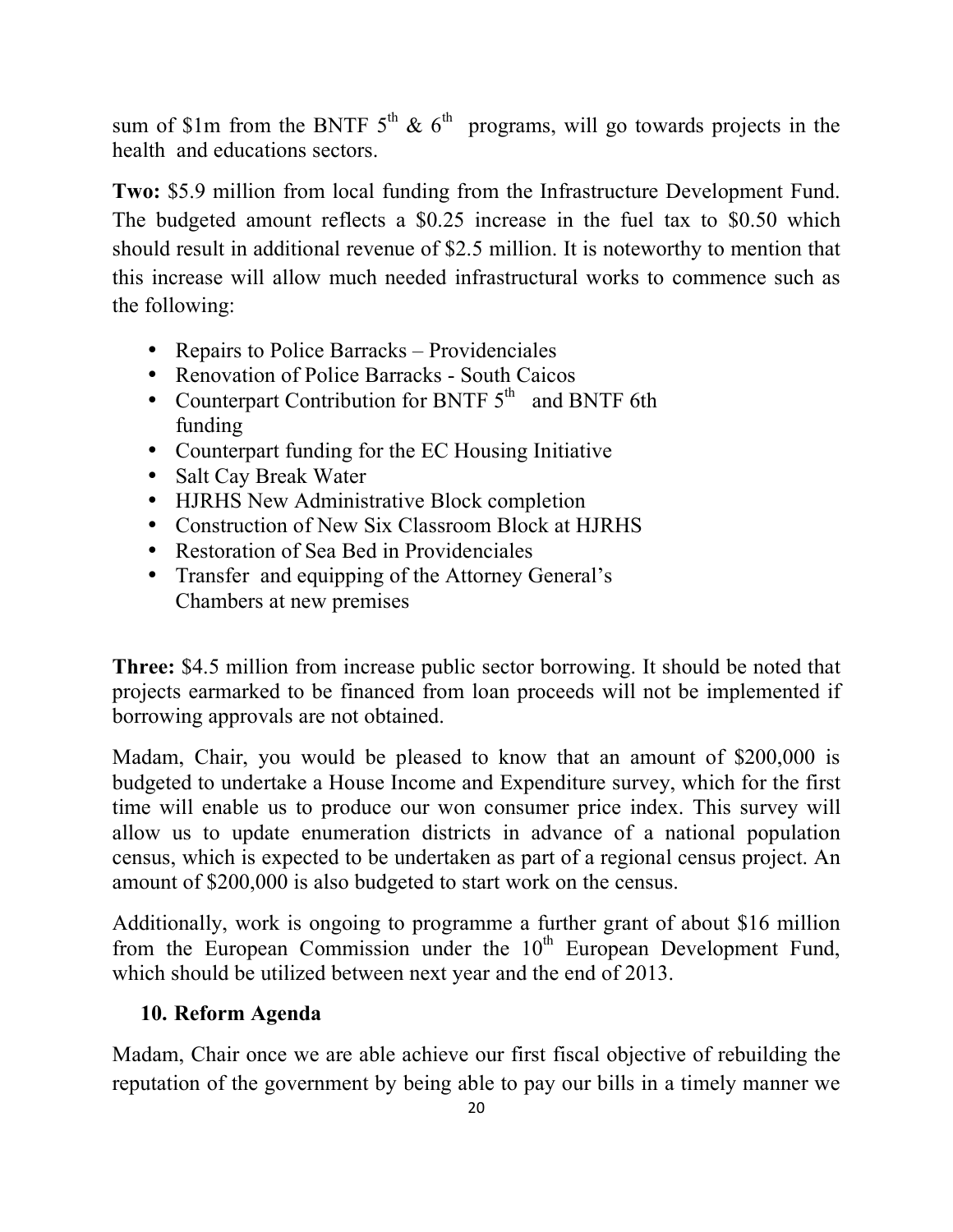would be in a better position to continue and increase the pace of the reform agenda. Therefore during the year several measures commenced under the Stabilization Plan shall be progressed.

**One:** Clearly the current proportion of revenues swallowed up by salary and wage costs is unacceptable at between 60% and 65% of revenue and this will have to be reduced. Work will continue on the civil service right sizing program to reduce the cost to 45% of available revenue by March 31, 2014. This will be done in a comprehensive manner. Ultimately, it is aimed at ensuring we have a more efficient, highly motivated and better paid civil service that is equipped to address the issues facing the Turks and Caicos Islands. In the short term, the overall effects of this program will be offset, at least in part, by the necessity to enhance skills levels in several crucial areas and the very high gratuity and leave costs involved in any redundancies. This program will build on efforts which have already commenced and will be done in accordance with a clear work plan, which would allow for consultation with civil servants and the private sector.

**Two:** Work has commenced on implementing the short term recommendation of the Revenue Study, prepared by Prof. Alan Roe. These will continue and will including building capacity in key revenue departments such the Customs Department and the Revenue Control Unit. During the course of the year technical assistance would be deployed to lead further public consultations related to implementation of medium recommendations of the study including discussions on the possible introduction of conventional taxes such as Value Added Tax or a General Sales Tax or property tax

**Three:** A new public financial management ordinance should be formulated to allow better budget planning, forecasting, reporting and implementation within a medium term perspective while ensuring greater accountability and transparency.

**Four:** Efforts will be made to enhance the capacity of government departments in the areas of financial management and statistics to include greater emphasis on forecasting, budgeting and controlling expenditure. These efforts will be supplemented by the centralization of certain categories of financial transactions, for example all utility bills will be sent direct to the Treasury and management information relayed to Ministries and Departments. This change, along with similar changes, will help remove the uncertainty surrounding the accuracy and completeness of financial data on the SmartStream system – a situation that has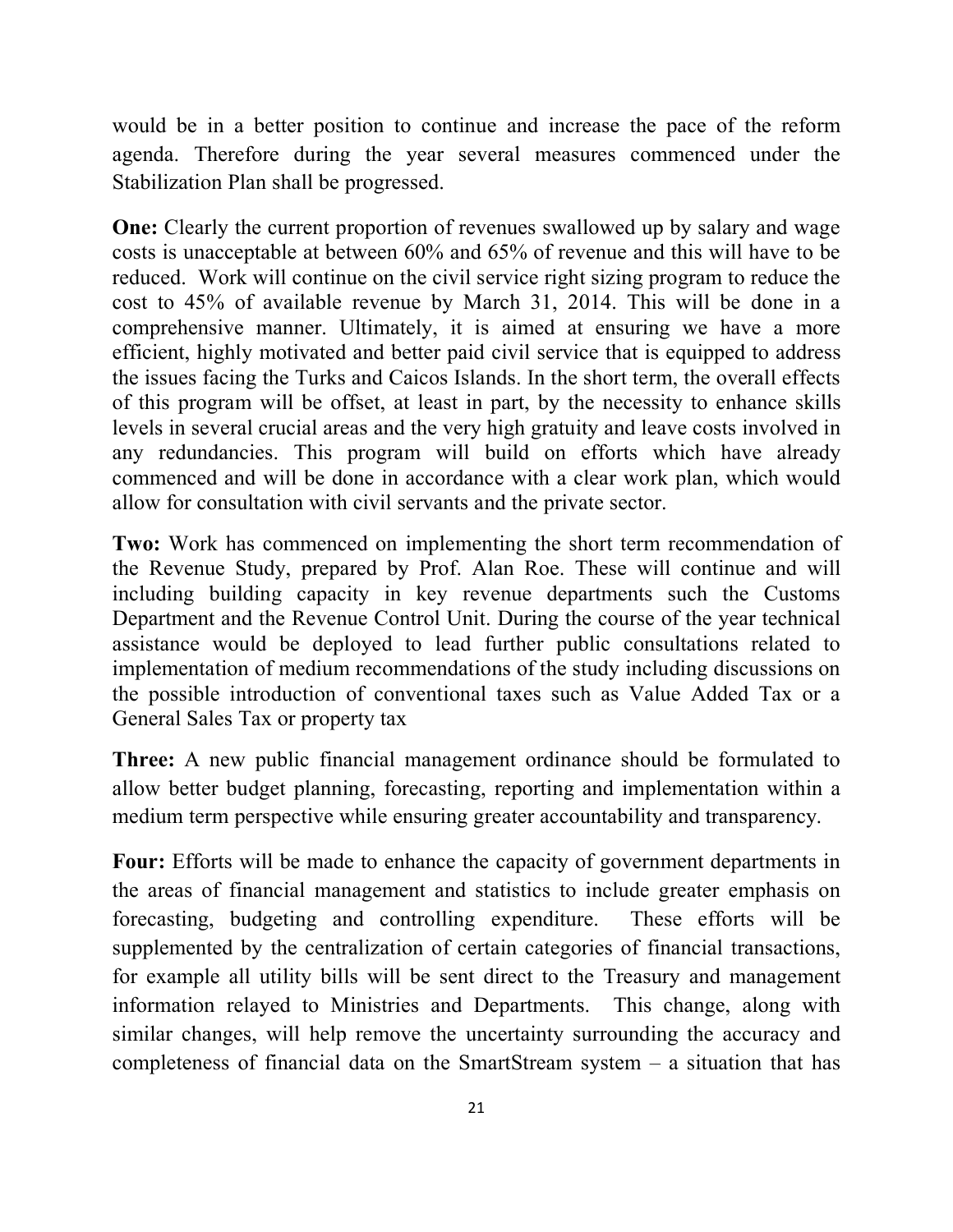plagued us for far too long. I shall also be reminding all Accounting Officers of the critical importance of entering purchase orders and invoices onto the system at the earliest opportunity – in days rather than weeks – failure to adhere to the timelines will lead to the surcharging of persistent offenders.

**Five:** During the year a review of the scholarship program should be undertaken to determine a sustainable funding level and reassess awards criteria. Other matters that can be considered as part of the review should include means testing and the possible creation of a revolving loan fund.

**Six:** As part our reform agenda social safety net programs would be assessed to improve their effectiveness and to better target assistance towards those most in need. As part of the Policy Based Loan with CDB we plan to undertake a new poverty assessment and develop a poverty reduction action plan to more strategically focus our social safety net programs and build capacity in this area.

Madam, Chair, technical and financial assistance would be sourced from our development partners such as the Caribbean Development Bank (CDB), European Commission (EC), Caribbean Regional Technical Assistance Center (CARTAC) and the UK government to address capacity gaps and development challenges facing the TCI.

## **Conclusion**

In concluding, Madam, Chair, I wish to recall the Financial Year 2009/10 was not a dance on roses, and prospects for 2010/11 as I have outlined today are not much brighter. However, it is my sincere belief that the stabilization plan, alongside external funding, will make a huge change for the better. However, the process of recovery takes a concerted effort, which means that Government, the Advisory Council, the Consultative Forum, the business community and not least the public at large must show an understanding of the problems facing us and appreciate the fact that the recovery necessarily entails hard budgetary measures and sacrifices across the board.

However, I must hasten to add that while tough short-term measures are imperative to restore a stable financial position, Government recognizes that continued expenditure cuts will have serious negative socio-economic consequences in the long run. Already now, it is clear that the tight commitment and expenditure control and expenditure cuts have had an adverse impact on social welfare services